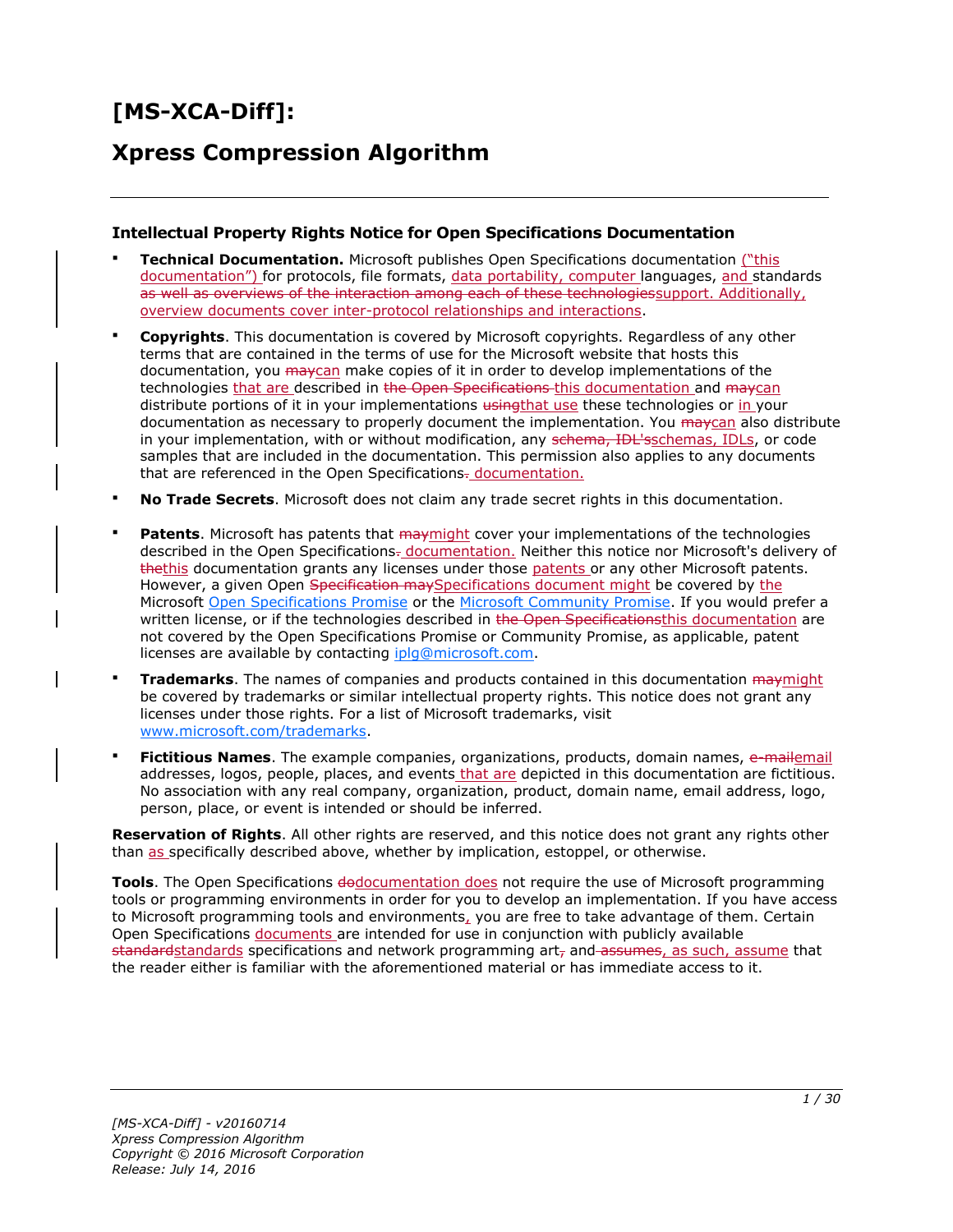# **Revision Summary**

| <b>Date</b> | <b>Revision</b><br><b>History</b> | <b>Revision</b><br><b>Class</b> | <b>Comments</b>                                                                 |  |  |  |
|-------------|-----------------------------------|---------------------------------|---------------------------------------------------------------------------------|--|--|--|
| 12/16/2011  | 1.0                               | <b>New</b>                      | Released new document.                                                          |  |  |  |
| 3/30/2012   | 1.0                               | None                            | No changes to the meaning, language, or formatting of the<br>technical content. |  |  |  |
| 7/12/2012   | 1.0                               | None                            | No changes to the meaning, language, or formatting of the<br>technical content. |  |  |  |
| 10/25/2012  | 2.0                               | Major                           | Significantly changed the technical content.                                    |  |  |  |
| 1/31/2013   | 2.0                               | None                            | No changes to the meaning, language, or formatting of the<br>technical content. |  |  |  |
| 8/8/2013    | 2.0                               | None                            | No changes to the meaning, language, or formatting of the<br>technical content. |  |  |  |
| 11/14/2013  | 2.1                               | Minor                           | Clarified the meaning of the technical content.                                 |  |  |  |
| 2/13/2014   | 2.1                               | None                            | No changes to the meaning, language, or formatting of the<br>technical content. |  |  |  |
| 5/15/2014   | 2.1                               | None                            | No changes to the meaning, language, or formatting of the<br>technical content. |  |  |  |
| 6/30/2015   | 3.0                               | Major                           | Significantly changed the technical content.                                    |  |  |  |
| 10/16/2015  | 3.0                               | <b>No</b><br>ChangeNone         | No changes to the meaning, language, or formatting of the<br>technical content. |  |  |  |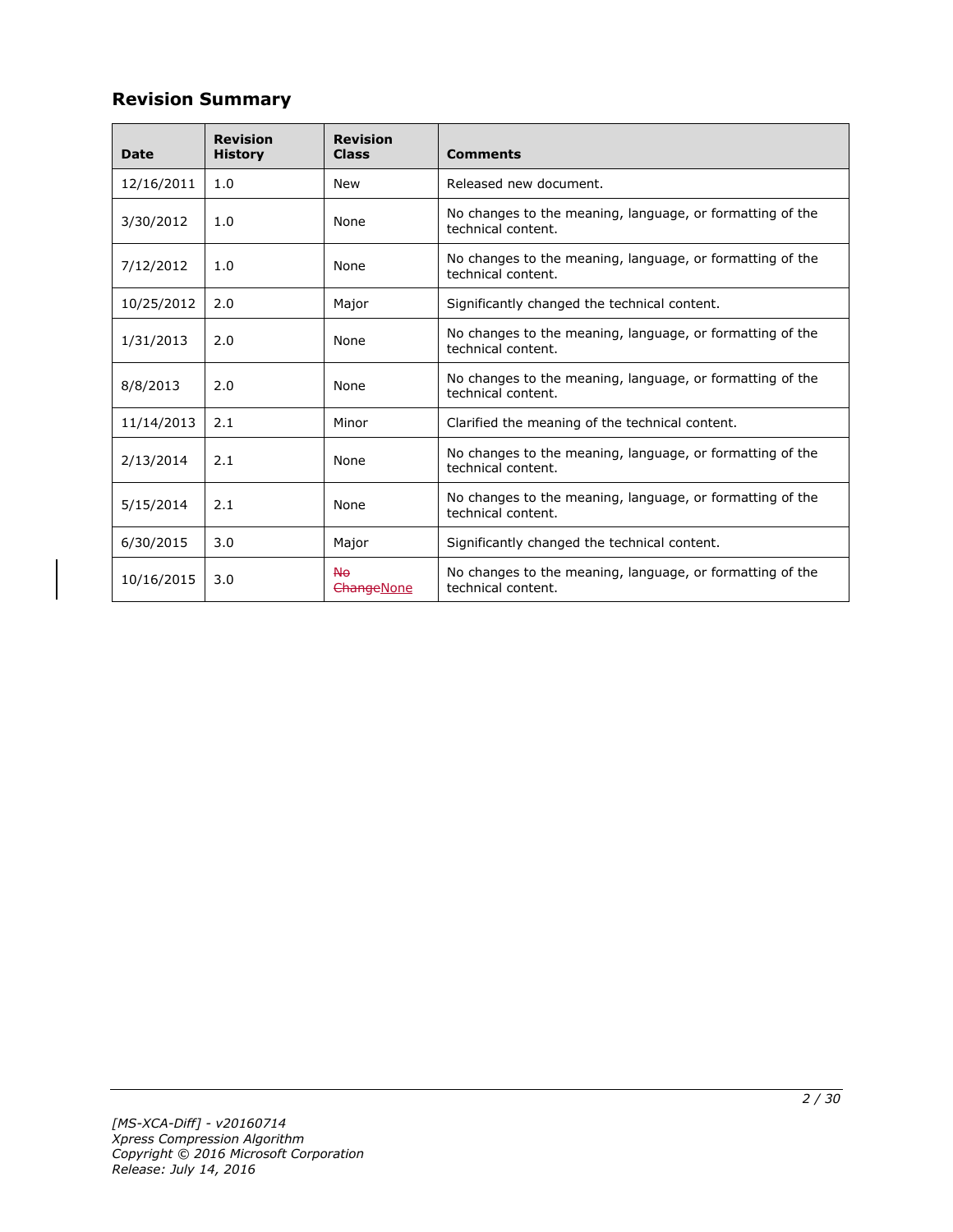# **Table of Contents**

| 1             |         |  |  |  |
|---------------|---------|--|--|--|
| 1.1           |         |  |  |  |
| 1.2           |         |  |  |  |
| 1.2.1         |         |  |  |  |
| 1.2.2         |         |  |  |  |
| 1.3           |         |  |  |  |
| 1.4           |         |  |  |  |
| 1.5           |         |  |  |  |
| 1.6           |         |  |  |  |
| $\mathbf{2}$  |         |  |  |  |
| 2.1           |         |  |  |  |
| 2.1.1         |         |  |  |  |
| 2.1.2         |         |  |  |  |
| 2.1.3         |         |  |  |  |
| 2.1.4         |         |  |  |  |
|               | 2.1.4.1 |  |  |  |
|               | 2.1.4.2 |  |  |  |
|               | 2.1.4.3 |  |  |  |
| 2.2           |         |  |  |  |
| 2.2.1         |         |  |  |  |
| 2.2.2         |         |  |  |  |
| 2.2.3         |         |  |  |  |
| 2.2.4         |         |  |  |  |
| 2.3           |         |  |  |  |
| 2.3.1         |         |  |  |  |
| 2.3.2         |         |  |  |  |
| 2.3.3         |         |  |  |  |
| 2.3.4         |         |  |  |  |
| $2.4^{\circ}$ |         |  |  |  |
| 2.4.1         |         |  |  |  |
| 2.4.2         |         |  |  |  |
| 2.4.3         |         |  |  |  |
| 2.4.4         |         |  |  |  |
| $2.5^{\circ}$ |         |  |  |  |
| 2.5.1         |         |  |  |  |
|               | 2.5.1.1 |  |  |  |
|               | 2.5.1.2 |  |  |  |
|               | 2.5.1.3 |  |  |  |
|               | 2.5.1.4 |  |  |  |
| 2.5.2         |         |  |  |  |
| 2.5.3         |         |  |  |  |
| 2.5.4         |         |  |  |  |
|               |         |  |  |  |
|               |         |  |  |  |
| 3.1<br>3.2    |         |  |  |  |
| 3.3           |         |  |  |  |
|               |         |  |  |  |
|               |         |  |  |  |
| 4.1           |         |  |  |  |
| 4.2           |         |  |  |  |
| 5             |         |  |  |  |
|               |         |  |  |  |
| 6             |         |  |  |  |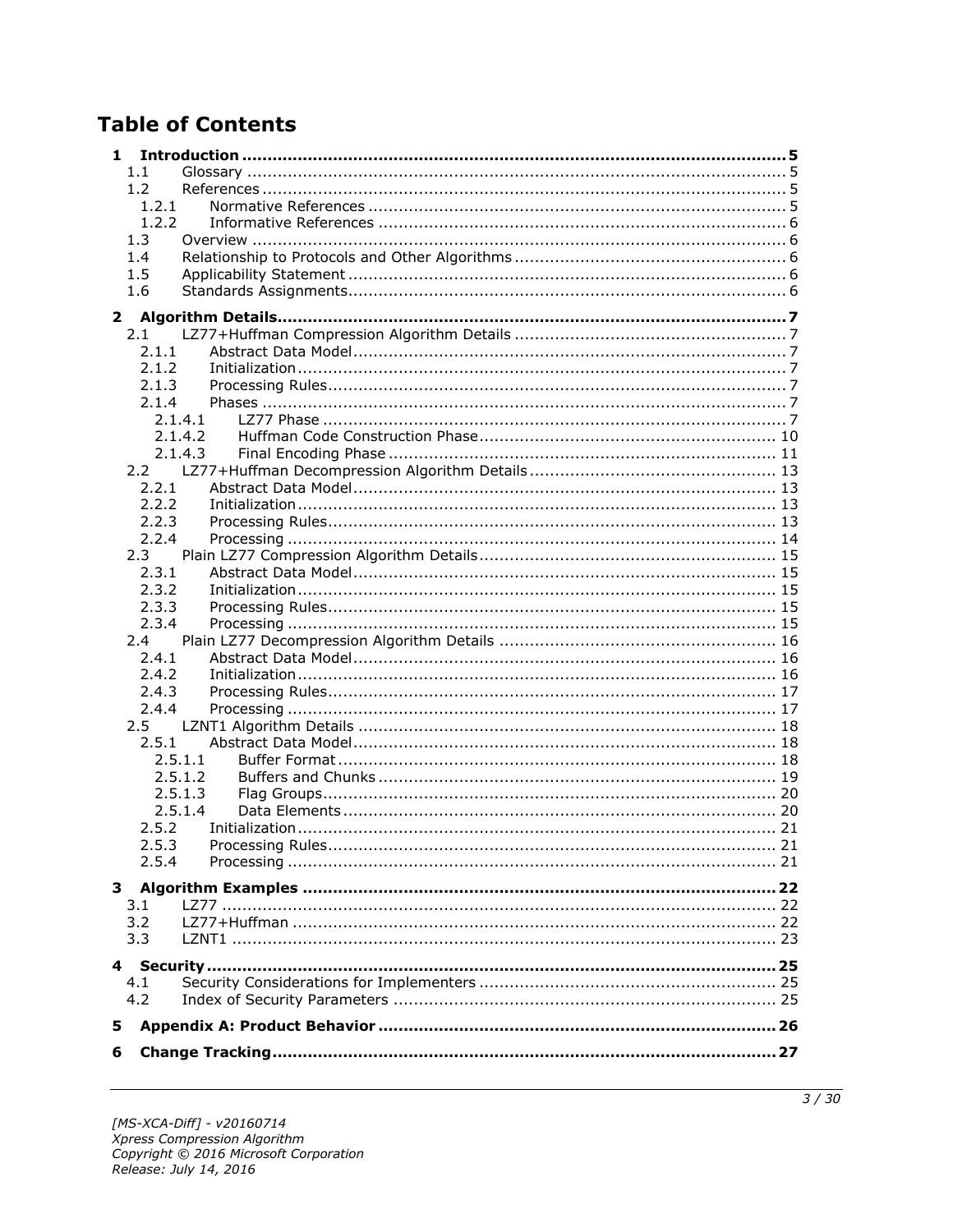| $\sim$ |  |
|--------|--|
|--------|--|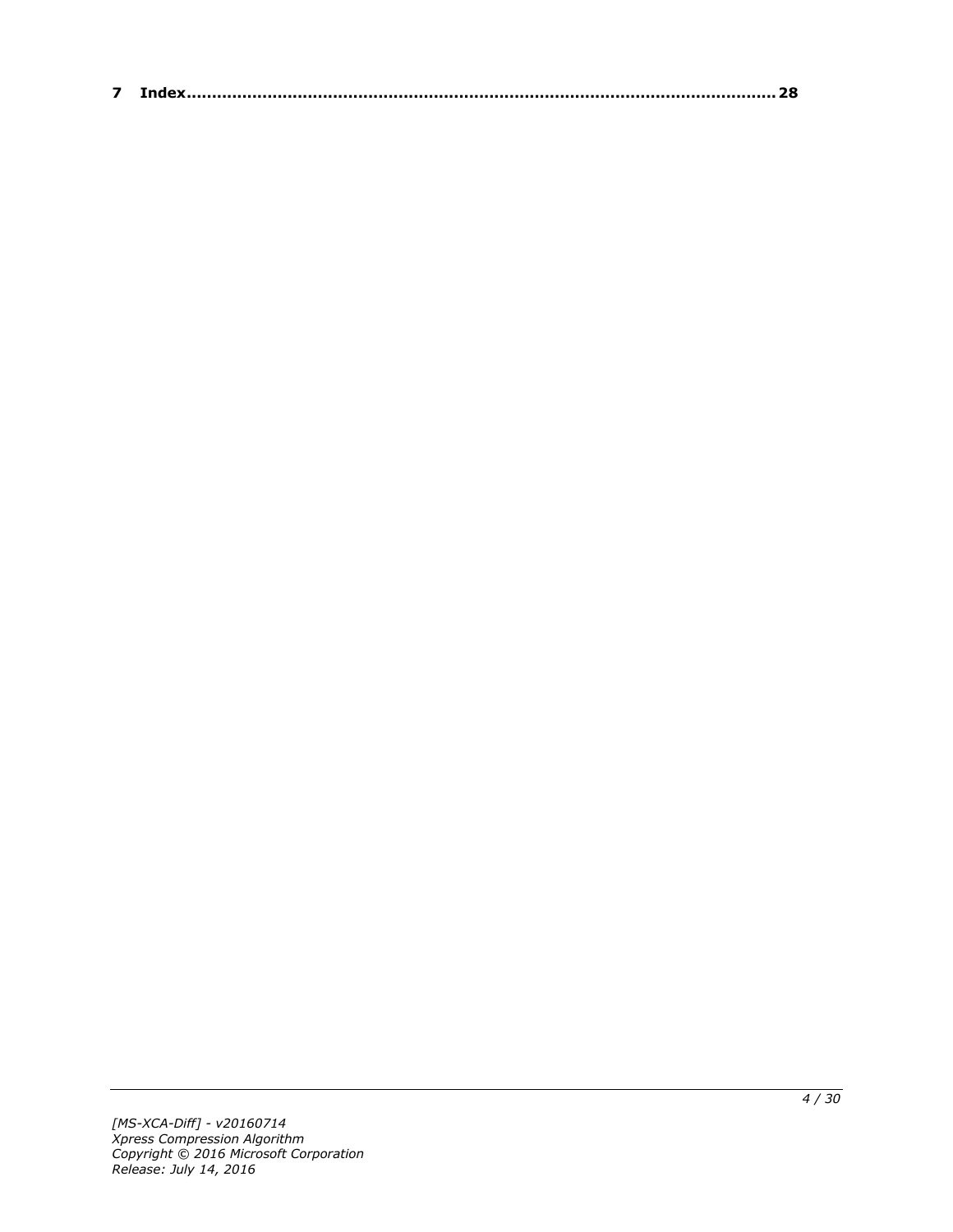# <span id="page-4-0"></span>**1 Introduction**

The Xpress Compression Algorithm has three variants, all designed for speed.

The fastest variant, Plain LZ77, implements the **LZ77** algorithm ([UASDC]).

A slower variant, LZ77+Huffman, adds a Huffman encoding pass on the LZ77 data.

A third variant, LZNT1, implements LZ77 without the Huffman encoding pass of the second variant, but with an encoding process less complex than Plain LZ77.

Section Sections 1.6 and 2 of this specification isare normative and can contain the terms MAY, SHOULD, MUST, MUST NOT, and SHOULD NOT as defined in [RFC2119]. Section 1.6 is also normative but does not contain those terms. All other sections and examples in this specification are informative.

#### <span id="page-4-1"></span>**1.1 Glossary**

The This document uses the following terms are specific to this document:

**Huffman alphabet**: A set of symbols used in Huffman encoding.

**Huffman code**: See "prefix code".

**Huffman codes**: A set of variable-length bit sequences for an alphabet of symbols. In order to provide compression, more frequent symbols are assigned shorter bit sequences. The bottomup Huffman construction process is optimal in the sense that the total length of the data is minimized, given the number of times each symbol occurs.

**Huffman symbol**: See "prefix code".

- **LZ77**: A general-purpose compression technique introduced by Lempel and Ziv in 1977. Byte sequences that are the same as previous sequences are replaced by a (length, distance) pair that unambiguously references the earlier sequence.
- **prefix code**: A type of code system, typically variable-length, having the prefix property, in that no valid code word in the system is a prefix of any other valid code word in the set.
- **MAY, SHOULD, MUST, SHOULD NOT, MUST NOT:** These terms (in all caps) are used as defined in [RFC2119]. All statements of optional behavior use either MAY, SHOULD, or SHOULD NOT.

### <span id="page-4-2"></span>**1.2 References**

Links to a document in the Microsoft Open Specifications library point to the correct section in the most recently published version of the referenced document. However, because individual documents in the library are not updated at the same time, the section numbers in the documents may not match. You can confirm the correct section numbering by checking the Errata.

### <span id="page-4-3"></span>**1.2.1 Normative References**

We conduct frequent surveys of the normative references to assure their continued availability. If you have any issue with finding a normative reference, please contact dochelp@microsoft.com. We will assist you in finding the relevant information.

[IEEE-MRC] Huffman, D.A., "A Method for the Construction of Minimum-Redundancy Codes", Proceedings of the IRE, vol. 40, pp. 1098-1101, September 1952, http://ieeexplore.ieee.org/xpls/abs\_all.jsp?arnumber=4051119&tag=1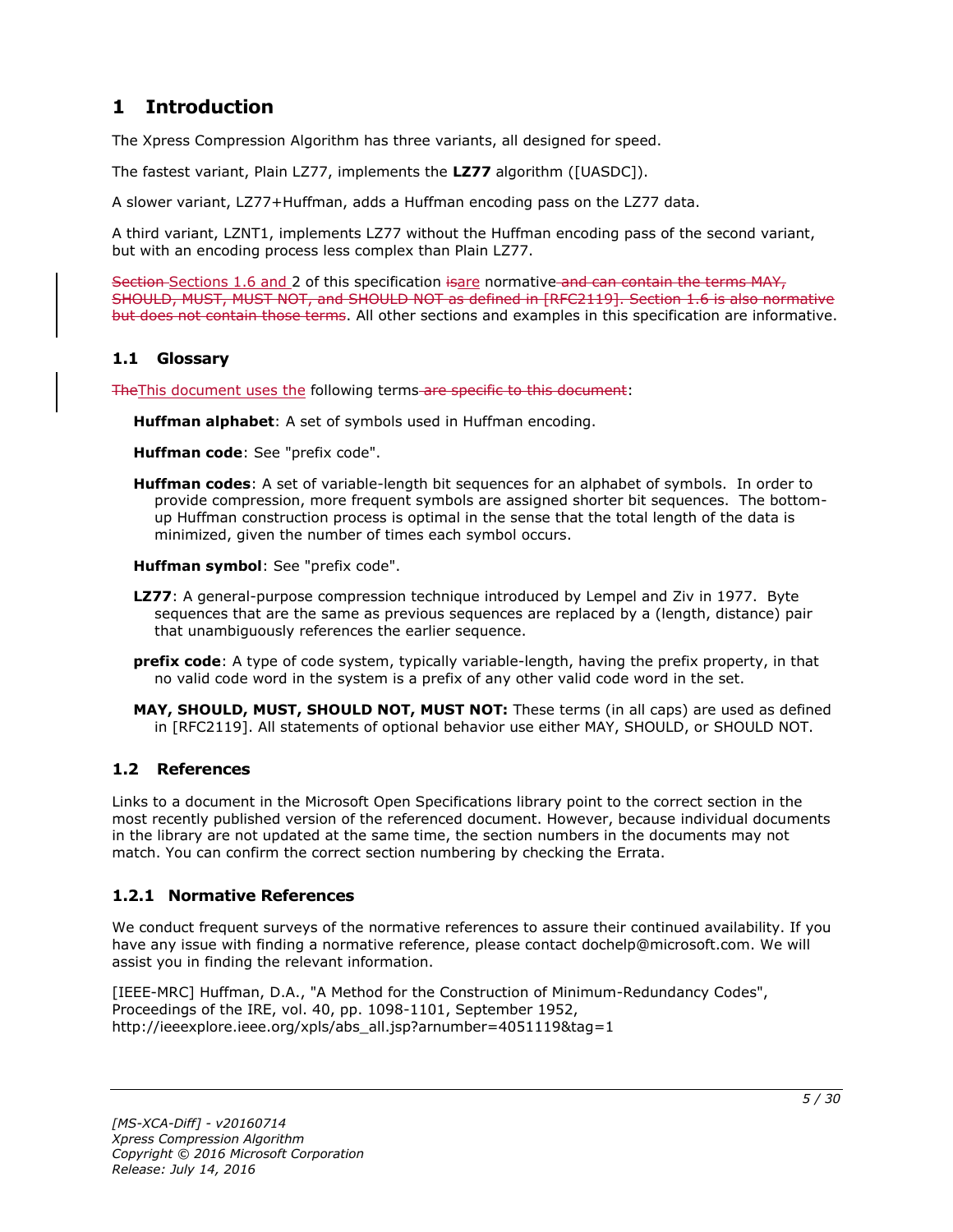[RFC2119] Bradner, S., "Key words for use in RFCs to Indicate Requirement Levels", BCP 14, RFC 2119, March 1997, http://www.rfc-editor.org/rfc/rfc2119.txt

[UASDC] Ziv, J. and Lempel, A., "A Universal Algorithm for Sequential Data Compression", May 1977, http://www.cs.duke.edu/courses/spring03/cps296.5/papers/ziv\_lempel\_1977\_universal\_algorithm.pdf

### <span id="page-5-0"></span>**1.2.2 Informative References**

None.

### <span id="page-5-1"></span>**1.3 Overview**

This algorithm efficiently compresses data that contain repeated byte sequences. It is not designed to compress image, audio, or video data. Between the trade-offs of compressed size and CPU cost, it heavily emphasizes low CPU cost.

# <span id="page-5-2"></span>**1.4 Relationship to Protocols and Other Algorithms**

This algorithm does not depend on any other algorithms or protocols. It is a compression method designed to have minimal CPU overhead for compression and decompression. A protocol that depends on this algorithm would typically need to transfer significant amounts of data that cannot be easily precompressed by another algorithm having a better compression ratio.

# <span id="page-5-3"></span>**1.5 Applicability Statement**

This algorithm is appropriate for any protocol that transfers large amounts of easily compressible textlike data, such as HTML, source code, or log files. Protocols use this algorithm to reduce the number of bits transferred.

### <span id="page-5-4"></span>**1.6 Standards Assignments**

None.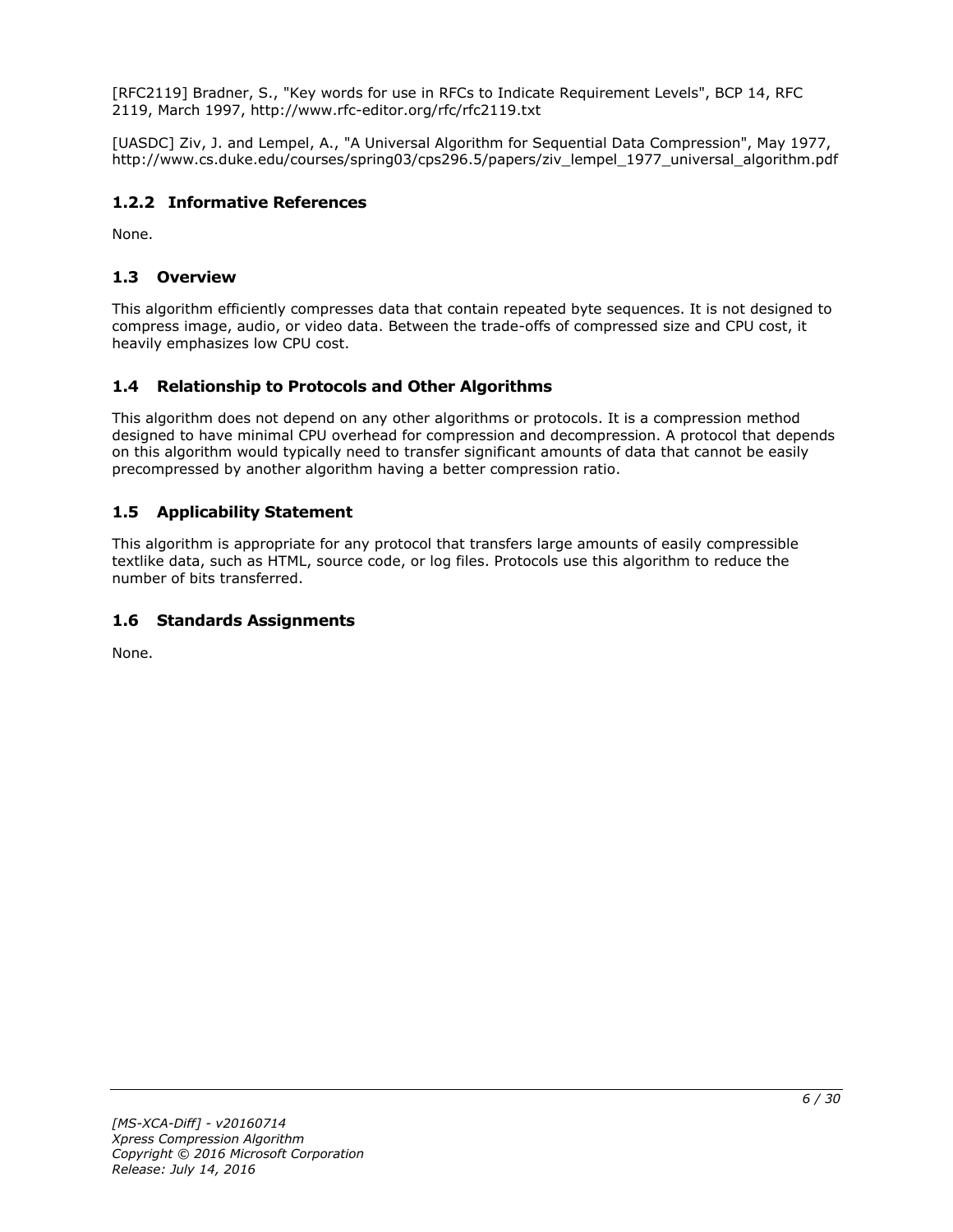# <span id="page-6-0"></span>**2 Algorithm Details**

### <span id="page-6-1"></span>**2.1 LZ77+Huffman Compression Algorithm Details**

The overall compression algorithm for the Huffman **[IEEE-MRC]** variant can be divided into three stages, which are performed in this order:

- 1. Perform **LZ77** (**[UASDC]**) compression to generate an intermediate compressed buffer.
- 2. Construct canonical **Huffman codes**.
- 3. Process the intermediate **LZ77** data, and re-encode it in a Huffman-based bit stream.

The algorithm cannot start Huffman encoding until it has computed the **Huffman codes**, and it cannot compute the **Huffman codes** until it knows the frequency of each symbol in the **Huffman alphabet**. To compute these frequencies, the algorithm first performs the **LZ77** phase. For efficiency, the algorithm SHOULD store the **LZ77** output so that the final phase does not have to recompute it.

The final compression format consists of two parts:

- The first 256 bytes indicate the bit length of each of the 512 **Huffman symbol**s (see **prefix code**).
- The remainder of the data is a sequence of **Huffman symbol**s, along with match lengths and distances.

The **Huffman alphabet** consists of 512 symbols, each with a numeric value in the range 0-511. The symbols 0-255 represent literal values that correspond to raw byte values as opposed to matches. The symbols 256-511 represent **matches** or **references** indicating that the next several bytes are the same as some bytes that previously occurred in the data. Each match consists of two encoded integers: a length and a distance. When the decoding method encounters a match symbol, the original data is reconstructed by copying <length> bytes from the position in its previously decompressed data of  $\leq$ [decompression cursor] – [match distance]>.

### <span id="page-6-2"></span>**2.1.1 Abstract Data Model**

None.

### <span id="page-6-3"></span>**2.1.2 Initialization**

None.

### <span id="page-6-4"></span>**2.1.3 Processing Rules**

None.

#### <span id="page-6-5"></span>**2.1.4 Phases**

#### <span id="page-6-6"></span>**2.1.4.1 LZ77 Phase**

This phase processes each byte of the input data and produces two outputs: the intermediate **LZ77** (**[UASDC]**) encoding of flags, literals, and matches; and the frequency of each symbol in the **Huffman alphabet**.

The following flowchart shows how the **LZ77** phase works.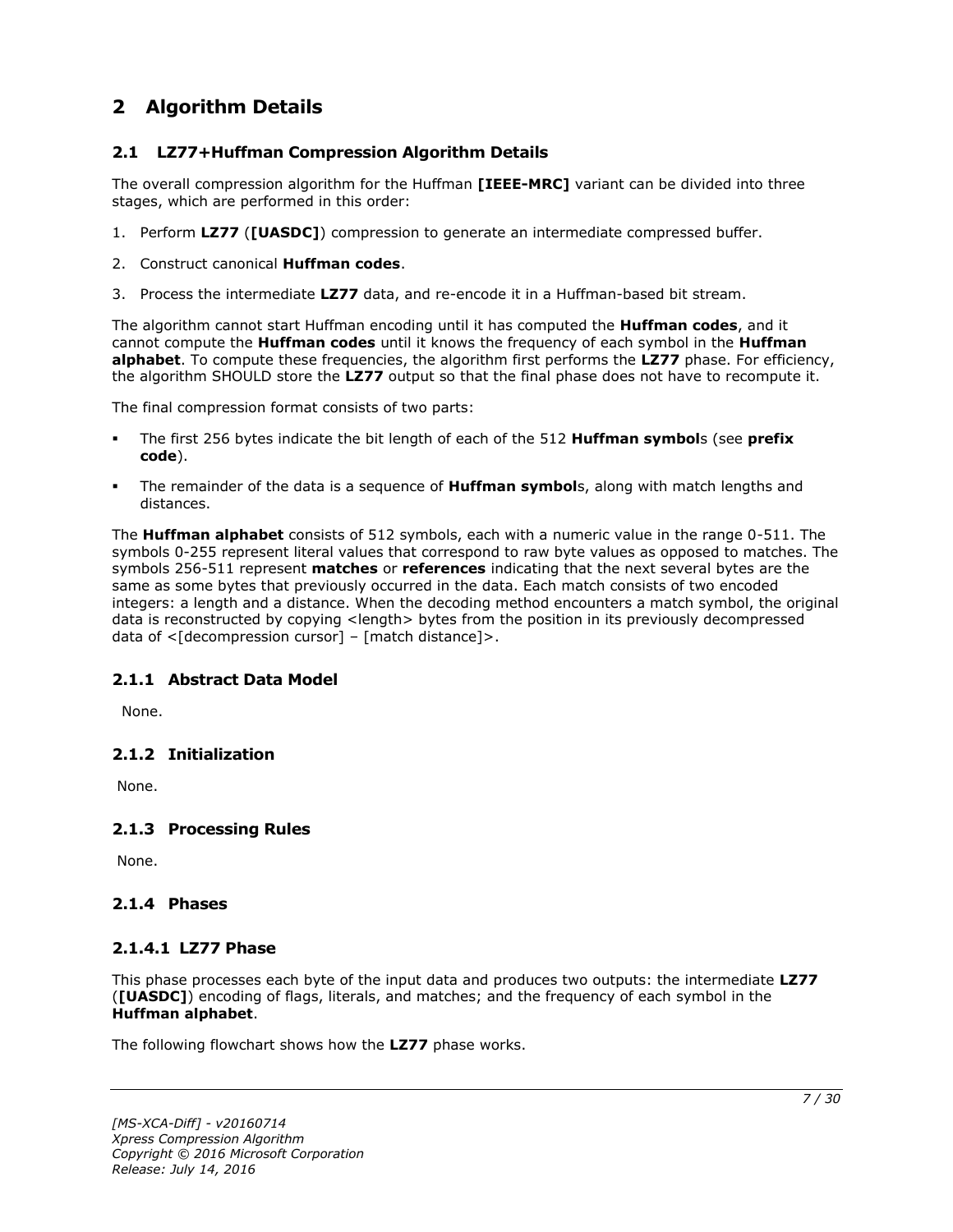

#### **Figure 1: LZ77 phase**

The **hash table** is an array of pointers to previous positions in the input buffer. It is used to find matches, as follows:

```
HashValue = HashThreeBytes(InputBuffer[CurrentPosition],
                            InputBuffer[CurrentPosition+1],
                           InputBuffer[CurrentPosition+2]);
PotentialMatch = HashTable[HashValue];
HashTable[HashValue] = CurrentPosition;
```
*[MS-XCA-Diff] - v20160714 Xpress Compression Algorithm Copyright © 2016 Microsoft Corporation Release: July 14, 2016*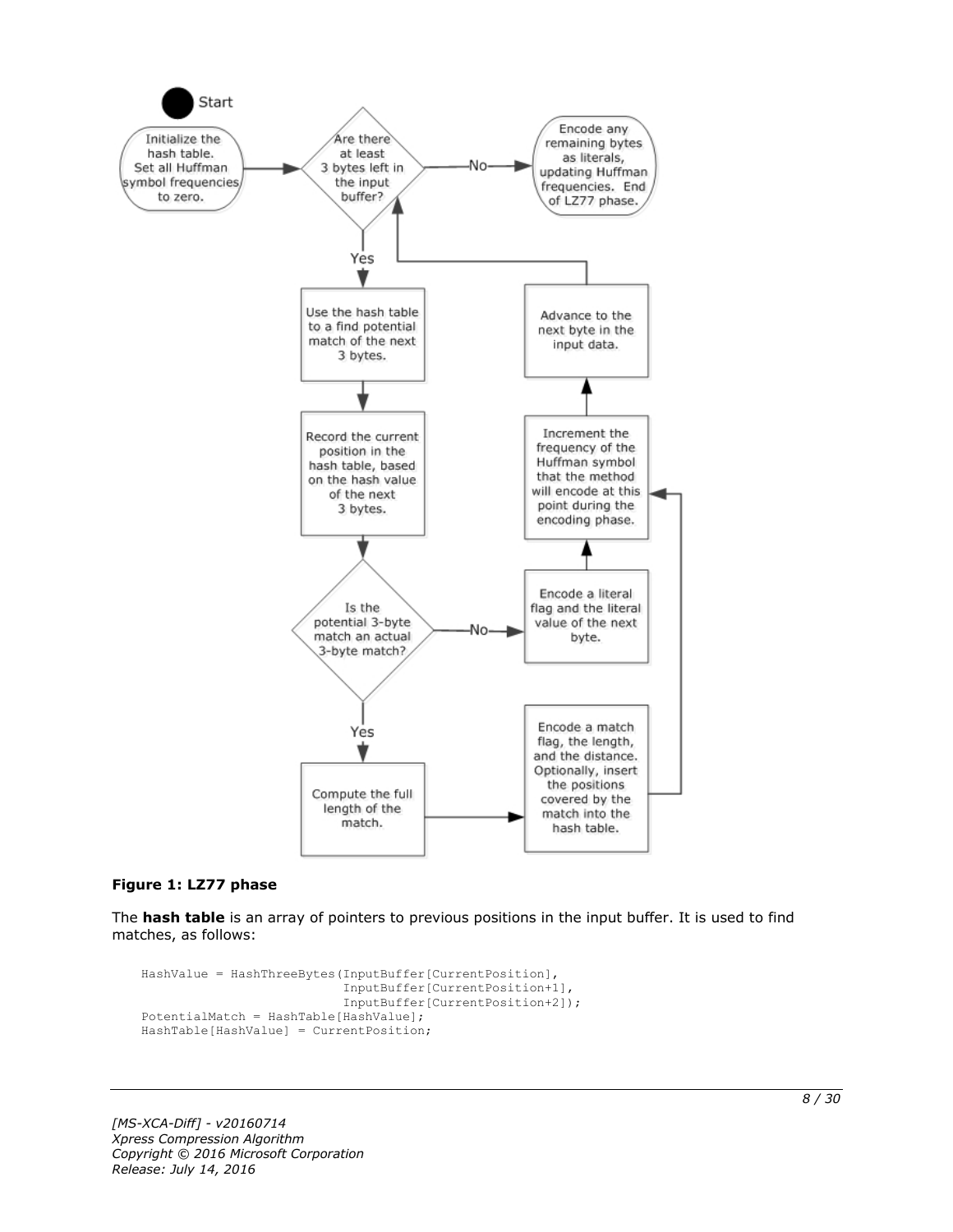The **HashThreeBytes** function SHOULD be quick to compute and provide a small number of collisions.

If the additional CPU cost is justified, the algorithm SHOULD be extended to search for longer matches than those provided by the basic **hash table**. This can be achieved with more **hash table**s, **tree**s, or a **chained hash table**. Finding longer matches generally results in smaller compressed data but requires more time for the compression method to execute.

The intermediate compression format that is produced in this phase SHOULD be designed for quick encoding and decoding, and it SHOULD be small enough to guarantee its fit in a temporary buffer that is only slightly larger than the input buffer. The algorithm will be more efficient if it is not necessary to check whether the temporary buffer has sufficient space.

The intermediate compression format SHOULD use bitmasks grouped in 32-bit values to represent the literal or match flags. Also, literal values SHOULD be stored as simple bytes in the intermediate stream. Matches SHOULD be encoded in sizes that are guaranteed to be less than or equal to their lengths.

For example, a 3-byte match could use 1 byte for its length and 2 bytes for its distance. Much longer matches SHOULD be encoded with a 2-byte distance and a special length value (such as 0xFF) indicating that the full length is encoded in the next 2 or 4 bytes.

During the **LZ77** phase, the algorithm SHOULD count the frequencies of the **Huffman symbol**s it will later encode. The **Huffman symbol** for each literal or match is computed in the following way.

- For literals, the Huffman symbol index is the value of the literal (ranging from 0 to 255, inclusive).
- For matches, the **Huffman symbol** is computed from the length and distance by using the following code, in which GetHighBit(Distance) is defined as the bit index of the highest set bit in the binary representation of the distance.

```
If (Lenqth - 3) < 15HuffmanSymbol = 256 + (Length - 3) + (16 * GetHighBit(Distance))Else
    HuffmanSymbol = 256 + 15 + (16 * \text{GetHighBit}(\text{Distance}))
```
Note that this definition assumes that *Distance* is greater than 0, and this is a valid assumption in this context.

| <b>Distance</b> | <b>Binary representation</b> | GetHighBit(Distance) |
|-----------------|------------------------------|----------------------|
|                 | 0001                         | 0                    |
|                 | 0010                         |                      |
| 5               | 0101                         |                      |
|                 | 0111                         |                      |

The following table provides examples of **GetHighBit** calculations.

The **GetHighBit** function SHOULD be efficiently computed with a precomputed 256-byte table.

```
If Distance < 256
    DistanceHighBit = PrecomputedHighBitTable[Distance]
Else (assuming Distance \langle (1 \langle 16))
    DistanceHighBit = 8 + PrecomputedHighBitTable[Distance >> 8]
```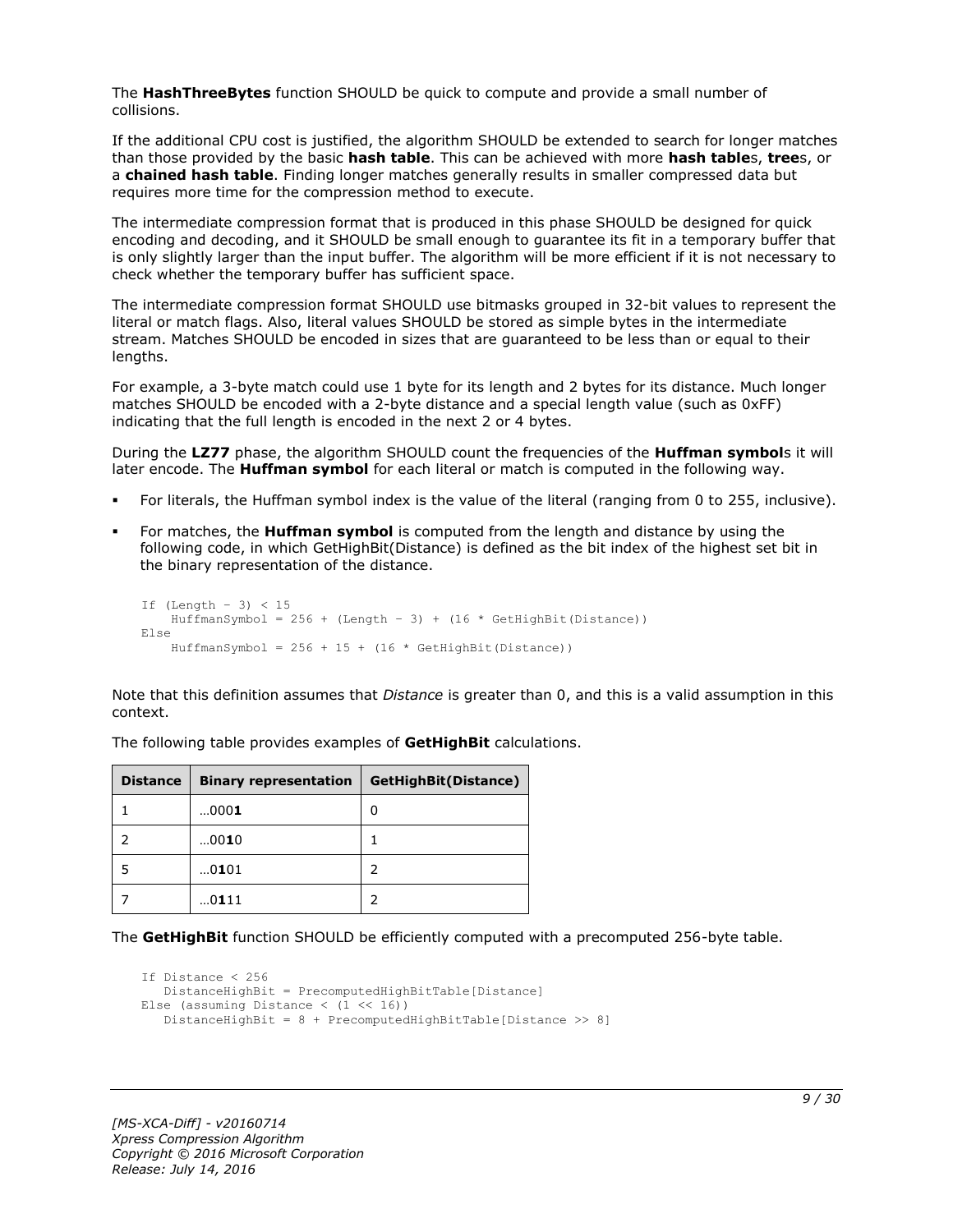# <span id="page-9-0"></span>**2.1.4.2 Huffman Code Construction Phase**

This phase computes canonical **Huffman codes** from the symbol counts generated by the LZ77 ([UASDC]) phase. For each of the 512 symbols in the **Huffman alphabet**, this phase computes the bit sequence that is used to encode the symbol. These codes are reconstructed by the decompression algorithm from the bit length of each symbol. The codes are canonical because they depend only on the bit length of the symbol, not the precise symbol count. This encoding saves space because bit lengths require fewer bits to store (4 bits per symbol) than exact counts (16 bits per symbol).

An additional requirement of this phase comes from the way the bit lengths are stored in the compressed data: each bit length is stored in 4 bits, so no bit length can be longer than 15 (a **length** of zero means that the symbol does not occur).

The following flowchart illustrates the length-limited canonical **Huffman code** construction method.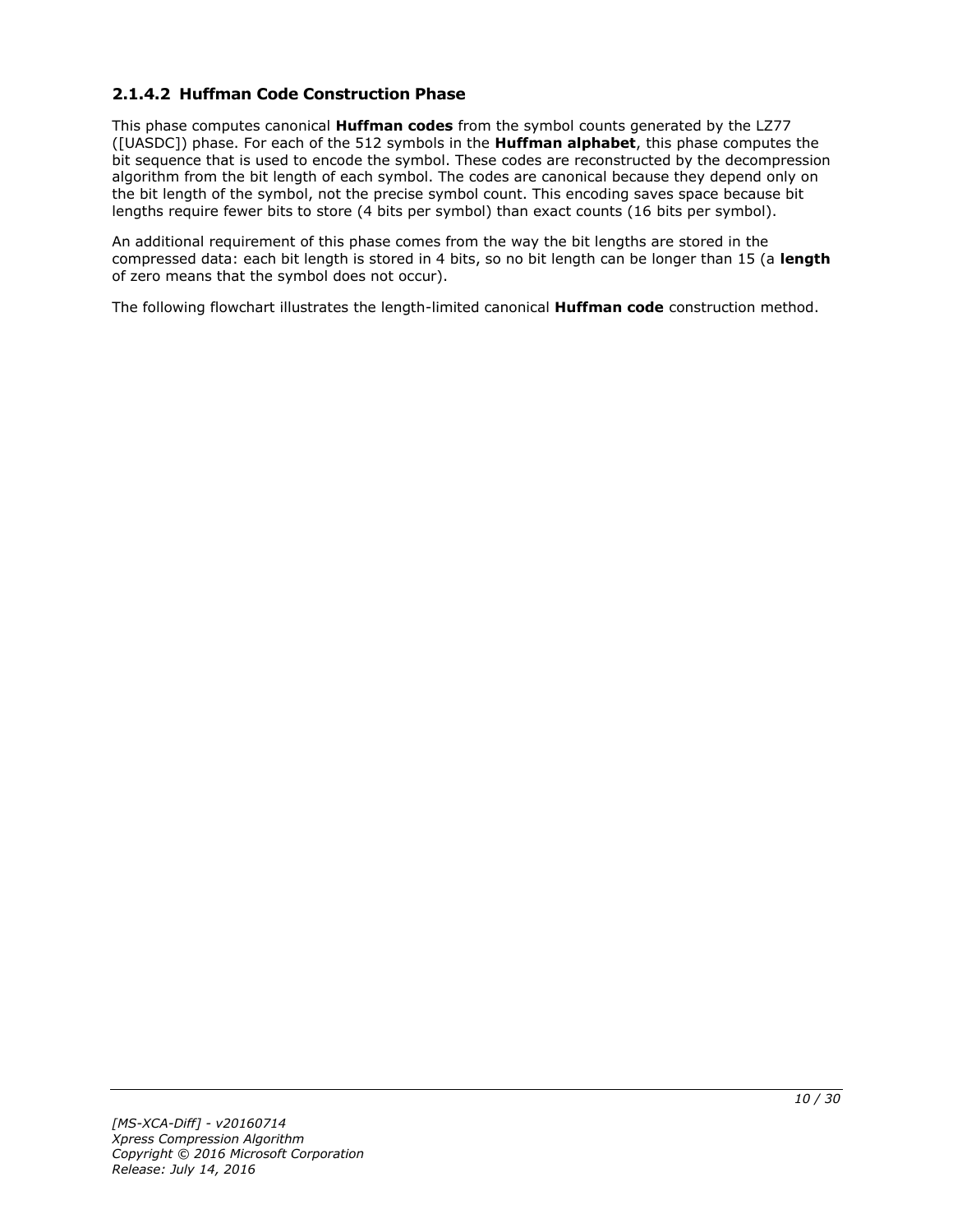

**Figure 2: Length-limited canonical Huffman code construction method.**

# <span id="page-10-0"></span>**2.1.4.3 Final Encoding Phase**

In the final encoding phase, the algorithm processes the intermediate encoding of literals and matches generated by the LZ77 ([UASDC]) phase. It re-encodes each literal and match using the canonical Huffman codes, but first it encodes the **Huffman symbol** bit lengths.

Each symbol bit length is encoded with 4 bits. Bit lengths for even-valued symbols are stored in the lower 4 bits of the bytes, whereas bit lengths for odd-valued symbols are stored in the higher 4 bits.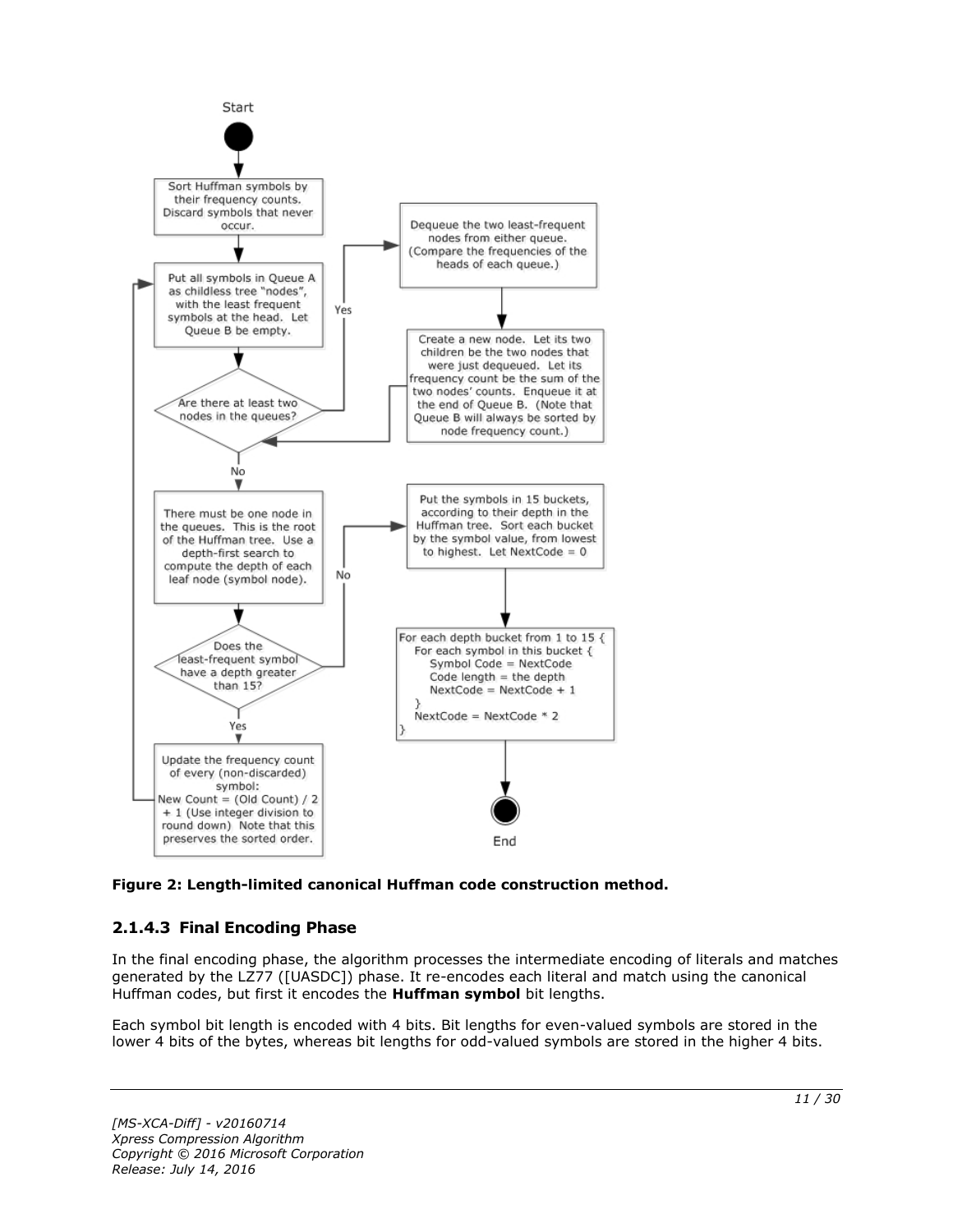For example, if the bit lengths of symbols 0, 1, 2, and 3 were 5, 6, 7, and 8, respectively, the first 2 bytes of the output buffer would be  $0 \times 65$  0x87. The Huffman [IEEE-MRC] construction process guarantees that each bit length fits in 4 bits. Symbols that are never used, and therefore have no Huffman code, have the special value of zero.

Because there are 512 Huffman symbols, and the format stores two lengths per byte, this part of the output data will always be exactly 256 bytes.

Following the 256-byte table, the format encodes the sequence of literals and matches. Literals are distinguished from matches by the value of the Huffman symbol: symbol values less than 256 are literals, whereas symbols greater than 255 are matches. Most matches require more bits to fully encode the distance and the length.

As explained in section 2.1.4.1, the match symbol value encodes the length of the match (up to 17) and the bit index of the highest set bit in the distance. If this bit index is, for example, 3, the decompression function can determine that the distance is at least 1000 (1000 binary, or 8 decimal) and at most 1111 (1111 binary, or 15 decimal). It can also compute that 3 more bits of information are required to determine the exact distance. Therefore, the encoder encodes the lower 3 bits of the distance directly in the output bit stream (which is also used to encode the variable-length Huffman codes). In general, the encoder explicitly encodes the lower <GetHighBit(Distance) > bits immediately following the match's Huffman symbol.

The encoder is required to process match lengths longer than 17. If the length is less than 18, the decoder can determine it directly from the match symbol by taking the lower 4 bits and adding 3. A lower-four-bits value of 15 is a special case that means the length is at least 18, and the full length is encoded with more bits. Unlike the extra-distance bits, the extra-length bits are not encoded seamlessly in the **Huffman** bit stream. Longer lengths are encoded with an extra byte in the output, and if that is not enough, an additional 2 bytes. The location of these extra bytes is such that, if the decompression function reads the **Huffman** bit stream in 2-byte chunks, these extra bytes are the next bytes that the decompression function will read.

Some implementations of the decompression algorithm expect an extra symbol to mark the end of the data. For example, certain implementations fail during decompression if the Huffman symbol 256 is not found after the actual data. For this reason, the encoding algorithm appends this symbol and increments the count of symbol 256 before the Huffman codes are constructed.

Note that match distances cannot be larger than 65,535, and match lengths cannot be longer than 65,538. The LZ77 phase is implemented to ensure that match lengths and distances do not exceed these values.

The following pseudocode demonstrates the encoding method.

```
Write the 256-byte table of symbol bit lengths
While there are more literals or matches to encode
       If the next thing is a literal
         WriteBits(SymbolLength[LiteralValue], SymbolCode[LiteralValue])
    Else // the next thing is a match
         Extract the length and distance of the match
        MatchSymbolValue = 256 + min(Length - 3, 15) + (16 * GetHighBit(Distance))
         WriteBits(SymbolLength[MatchSymbolValue], SymbolCode[MatchSymbolValue])
        If (Length - 3) \geq 15
            WriteByte(min(Length - 3 - 15, 255))
            If (Length - 3 - 15) >= 255
                WriteTwoBytes(Length – 3)
         WriteBits(GetHighBit(Distance), Distance – (1 << GetHighBit(Distance)))
WriteBits(SymbolLength[256], SymbolCode[256])
FlushBits()
```
The **WriteBits**, **WriteByte**, **WriteTwoBytes**, and **FlushBits** functions implicitly use five variables, which are initialized as follows: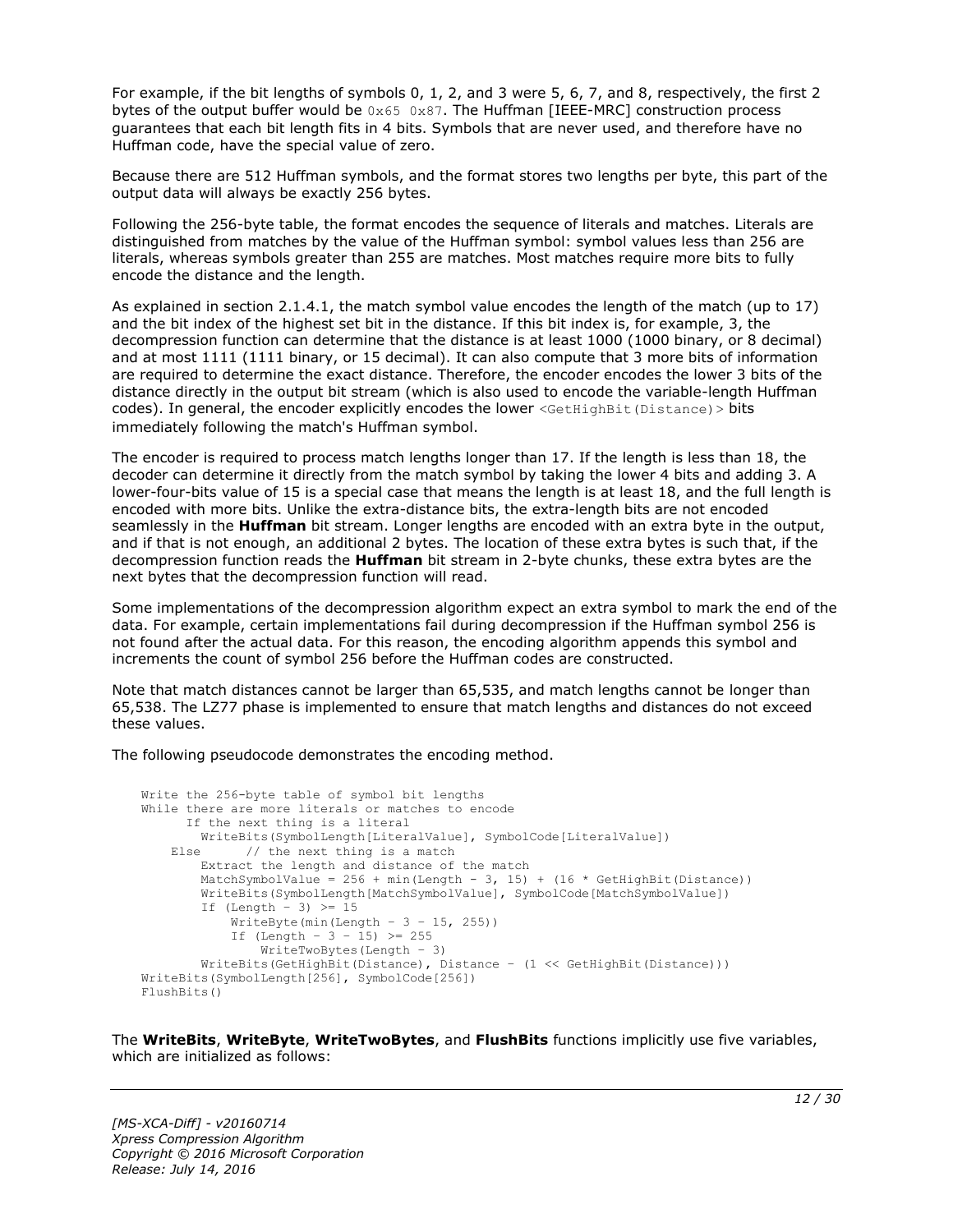```
FreeBits = 16
NextWord = 0OutputPosition1 = OutputBufferPointer + 256
OutputPosition2 = OutputBufferPointer + 258 
OutputPosition = OutputBufferPointer + 260
```
The following pseudocode shows the implementation of the functions. Note that a complete implementation must also include bounds checks to ensure that nothing is written beyond the output buffer.

```
WriteBits (NumberOfBitsToWrite, BitsToWrite)
     If FreeBits >= NumberOfBitsToWrite
         FreeBits = FreeBits – NumberOfBitsToWrite
         NextWord = (NextWord << NumberOfBitsToWrite) + BitsToWrite
     Else
         NextWord = (NextWord << FreeBits)
         NextWord = NextWord + (BitsToWrite >> (NumberOfBitsToWrite – FreeBits))
         FreeBits = FreeBits – NumberOfBitsToWrite
         Write (NextWord & 0xFF) to OutputPosition1
         Write (NextWord >> 8) to OutputPosition1 + 1
         OutputPosition1 = OutputPosition2
         OutputPosition2 = OutputPosition
         Advance OutputPosition by 2 bytes
         FreeBits = FreeBits + 16
         NextWord = BitsToWrite
End
WriteByte (ByteToWrite)
    Write ByteToWrite to OutputPosition
     Advance OutputPosition by 1 byte
End
WriteTwoBytes (BytesToWrite)
     Write (BytesToWrite & 0xFF) to OutputPosition
     Write (BytesToWrite >> 8) to OutputPosition + 1
    Advance OutputPosition by 2 bytes
End
FlushBits ()
     NextWord <<= FreeBits
     Write (NextWord & 0xFF) to OutputPosition1
     Write (NextWord >> 8) to OutputPosition1 + 1
       Write a 16-bit value of zero to OutputPosition2
     The final compressed size is the value of OutputPosition
End
```
#### <span id="page-12-0"></span>**2.2 LZ77+Huffman Decompression Algorithm Details**

#### <span id="page-12-1"></span>**2.2.1 Abstract Data Model**

None.

### <span id="page-12-2"></span>**2.2.2 Initialization**

None.

### <span id="page-12-3"></span>**2.2.3 Processing Rules**

None.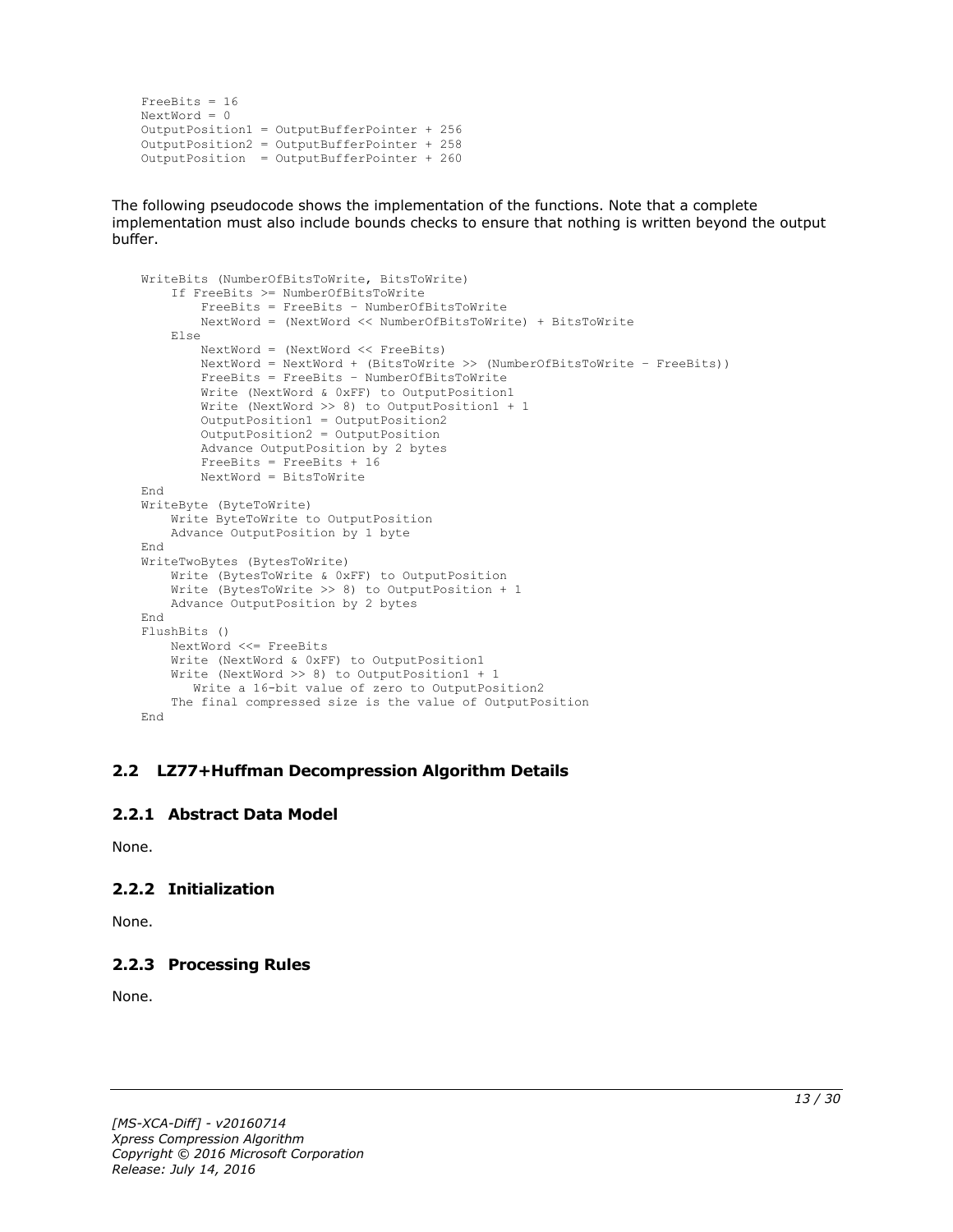#### <span id="page-13-0"></span>**2.2.4 Processing**

The decompression algorithm uses the 256-byte Huffman table to reconstruct the canonical Huffman [IEEE-MRC] representations of each symbol. Next, the Huffman stream of LZ77 ([UASDC]) literals and matches is decoded to reproduce the original data.

The following method can be used to construct a decoding table. The decoding table will have 2^15 entries because 15 is the maximum bit length permitted by the Xpress Compression Algorithm for a Huffman code. If a symbol has a bit length of X, it has  $2^(15 - X)$  entries in the table that point to its value. The order of symbols in the table is sorted by bit length (from low to high), and then by symbol value (from low to high). These requirements represent the agreement of canonicalness with the compression end of the algorithm. The following pseudocode shows the table construction method:

```
CurrentTableEntry = 0
For BitLength = 1 to 15
   For Symbol = 0 to 511
         If the encoded bit length of Symbol equals BitLength
            EntryCount = (1 \le \ (15 - \text{BitLength})) Repeat EntryCount times
                 If CurrentTableEntry >= 2^15
                     The compressed data is not valid. Return with error.
                 DecodingTable[CurrentTableEntry] = Symbol
                 CurrentTableEntry = CurrentTableEntry + 1
If CurrentTableEntry does not equal 2^15
     The compressed data is not valid. Return with error.
```
A valid implementation MUST use a method that provides results equivalent to those of the preceding table-based method to construct a data structure for decoding canonical Huffman codes. An implementation MAY use this simple table-based method, but SHOULD use a faster method.

The compression stream is designed to be read in (mostly) 16-bit chunks, with a 32-bit register maintaining at least the next 16 bits of input. This strategy allows the code to seamlessly handle the bytes for long match lengths, which would otherwise be awkward. The following pseudocode demonstrates this method.

```
Build the decoding table
CurrentPosition = 256 // start at the end of the Huffman table
NextBits = Read16Bits(InputBuffer + CurrentPosition)
CurrentPosition += 2
NextBits <<= 16
NextBits |= Read16Bits(InputBuffer + CurrentPosition)
CurrentPosition += 2
ExtraBits = 16
Loop until a terminating condition
    Next15Bits = NextBits \gg (32 - 15)
     HuffmanSymbol = DecodingTable[Next15Bits]
     HuffmanSymbolBitLength = the bit length of HuffmanSymbol, from the table in
                              the input buffer
     NextBits <<= HuffmanSymbolBitLength
     ExtraBits -= HuffmanSymbolBitLength
     If ExtraBits < 0
        NextBits |= Read16Bits(InputBuffer + CurrentPosition) << (-ExtraBits)
         ExtraBits += 16
         CurrentPosition += 2
     If HuffmanSymbol < 256
        Output the byte value HuffmanSymbol to the output stream.
     Else If HuffmanSymbol == 256 and
             the entire input buffer has been read and
             the expected decompressed size has been written to the output buffer
         Decompression is complete. Return with success.
     Else
        HuffmanSumbol = HuffmanSumbol - 256 MatchLength = HuffmanSymbol mod 16
```
*[MS-XCA-Diff] - v20160714 Xpress Compression Algorithm Copyright © 2016 Microsoft Corporation Release: July 14, 2016*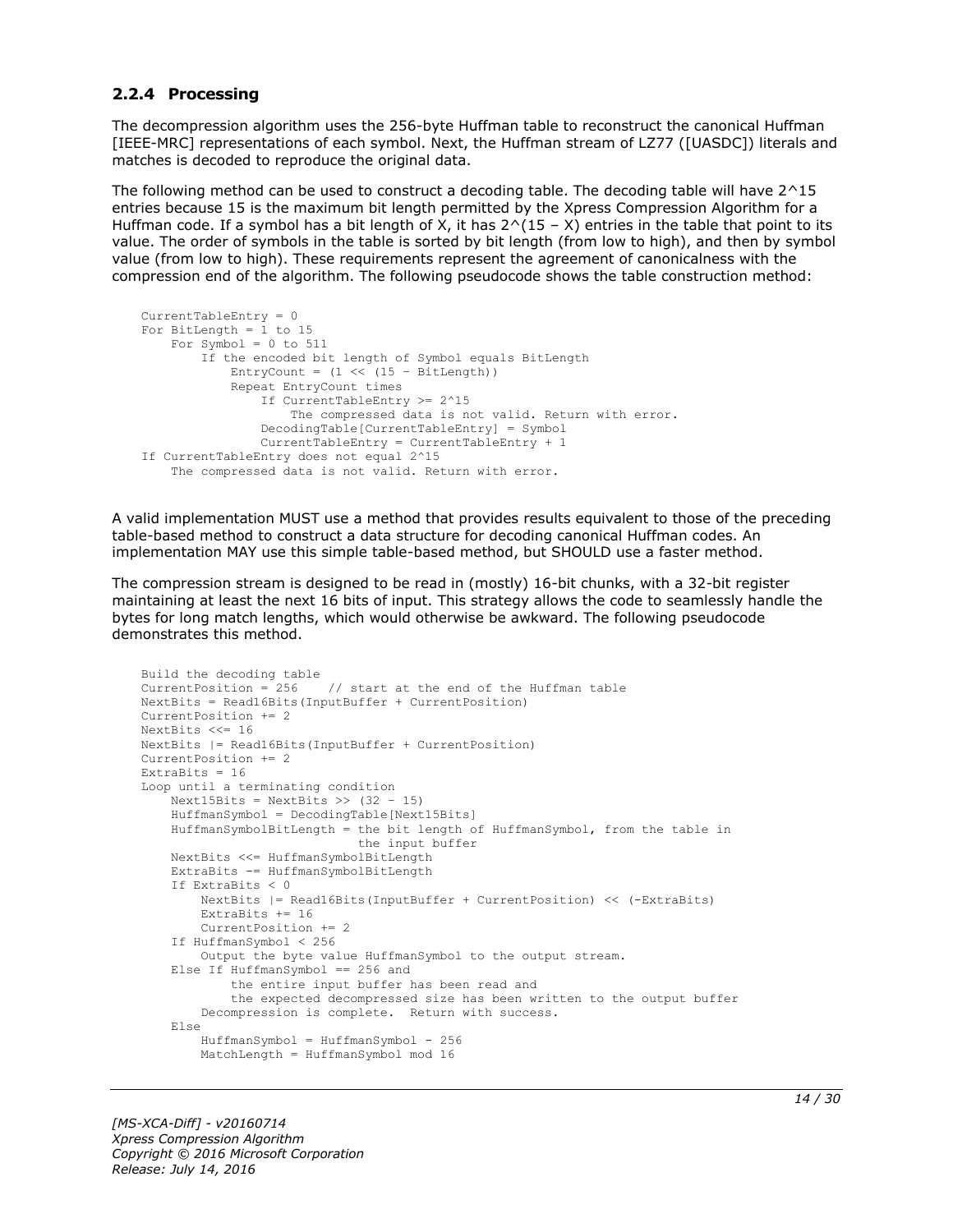```
 MatchOffsetBitLength = HuffmanSymbol / 16
If MatchLength == 15 MatchLength = ReadByte(InputBuffer + CurrentPosition)
     CurrentPosition += 1
     If MatchLength == 255
        MatchLength = Read16Bits(InputBuffer + CurrentPosition)
        CurrentPosition += 2
         If MatchLength < 15
             The compressed data is invalid. Return error.
         MatchLength = MatchLength - 15
     MatchLength = MatchLength + 15
 MatchLength = MatchLength + 3
MatchOffset = NextBits >> (32 - \text{MatchOffsetBitLength}) MatchOffset += (1 << MatchOffsetBitLength)
 NextBits <<= MatchOffsetBitLength
 ExtraBits -= MatchOffsetBitLength
 If ExtraBits < 0
    Read the next 2 bytes the same as the preceding (ExtraBits < 0) case
For i = 0 to MatchLength - 1
     Output OutputBuffer[CurrentOutputPosition – MatchOffset + i]
```
An implementation MUST also generate an error indicating that the compressed data is not valid in the event of an improper memory access outside the buffer.

Note that the match-copying loop copies 1 byte at a time and cannot use the standard library functions **memcpy** or **memove**. A sequence of bytes such as aaaaaa can be encoded like this: [literal: "a"][match: offset=1, length=5]. In other words, the match length can be greater than the match offset, and this necessitates the 1-byte-at-a-time copying strategy.

### <span id="page-14-0"></span>**2.3 Plain LZ77 Compression Algorithm Details**

#### <span id="page-14-1"></span>**2.3.1 Abstract Data Model**

None.

#### <span id="page-14-2"></span>**2.3.2 Initialization**

None.

#### <span id="page-14-3"></span>**2.3.3 Processing Rules**

None.

#### <span id="page-14-4"></span>**2.3.4 Processing**

The fastest variant of the Xpress Compression Algorithm avoids the cost of the Huffman[IEEE-MRC] pass by encoding the LZ77 [UASDC] literals and matches in a simple way. The encoding process is similar to the method described in section 2.1.4.1, with the key difference that the largest match offset it can encode is 8192 instead of the 65535 limit of the Huffman format. The literal or match flags are encoded in 32-bit chunks. Literals are encoded with a simple byte value. Matches are encoded with a 16-bit value, where the high 13 bits represent the offset and the low 3 bits represent the length. Long lengths are encoded with an additional 4 bits, then 8 bits, and then 16 bits. The following pseudocode provides an outline of the encoding method.

```
Flags = 0 // this is a 32-bit integer value
FlagCount = 0
FlagOutputPosition = 0
OutputPosition = 4
InputPosition = 0
```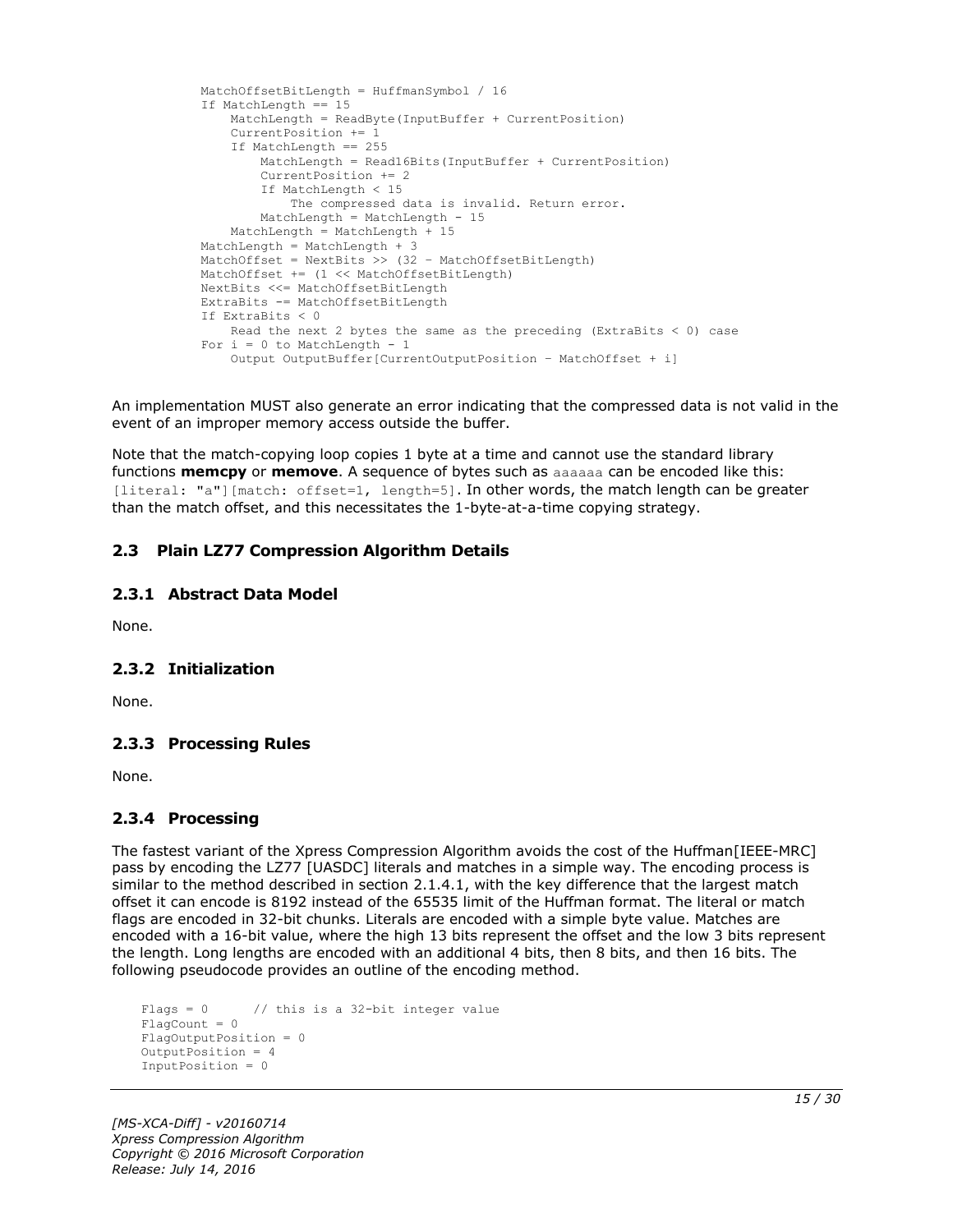```
LastLengthHalfByte = 0
While InputPosition has not reached the end of the input buffer
     Try to find a match with a length of at least 3 (see section 2.1.4.1)
    The match must be within the last 8,192 bytes (MatchOffset \leq 2^13)
     If no match was found or InputPosition + 2 is beyond the input buffer
         Copy 1 byte from InputPosition to OutputPosition. Advance both.
         Flags <<= 1
        FlagCount = FlagCount + 1 If FlagCount == 32
             Write the 32-bit value Flags to FlagOutputPosition
            Fla<sub>q</sub>Count = 0 FlagOutputPosition = OutputPosition
             OutputPosition += 4
     Else // a valid match was found
         Let MatchLength and MatchOffset describe the match
         MatchLength = MatchLength – 3
         MatchOffset = MatchOffset – 1
         MatchOffset <<= 3
        MatchOffset | = min(MatchLength, 7) Write the 16-bit value MatchOffset to OutputPosition
         OutputPosition += 2
         If MatchLength >= 7
             MatchLength -= 7
             If LastLengthHalfByte == 0
                 LastLengthHalfByte = OutputPosition
                Write the byte value min(MatchLength, 15) to OutputPosition
                 OutputPosition += 1
             Else
                 OutputBuffer[LastLengthHalfByte] |= min(15, MatchLength) << 4
                LastLengthHalfByte = 0
             If MatchLength >= 15
                 MatchLength -= 15
                 Write the byte value min(MatchLength, 255) to OutputPosition
                OutputPosition += 1
                 If MatchLength >= 255
                     MatchLength += 15 + 7
                     Write the 2-byte value MatchLength to OutputPosition
                     OutputPosition += 2
        Flags = (Flags \ll 1) | 1
        FlagCount = FlagCount + 1
         If FlagCount == 32
             Write the 32-bit value Flags to FlagOutputPosition
             FlagCount = 0
             FlagOutputPosition = OutputPosition
             OutputPosition += 4
         Advance InputPosition to the first byte that was not in the match
Endwhile
Flags <<= (32 – FlagCount)
Flags |= (1 \lt\lt (32 - \text{FlagCount})) - 1Write the 32-bit value Flags to FlagOutputPosition
The final compressed size is the value of OutputPosition
```
# <span id="page-15-0"></span>**2.4 Plain LZ77 Decompression Algorithm Details**

#### <span id="page-15-1"></span>**2.4.1 Abstract Data Model**

None.

### <span id="page-15-2"></span>**2.4.2 Initialization**

None.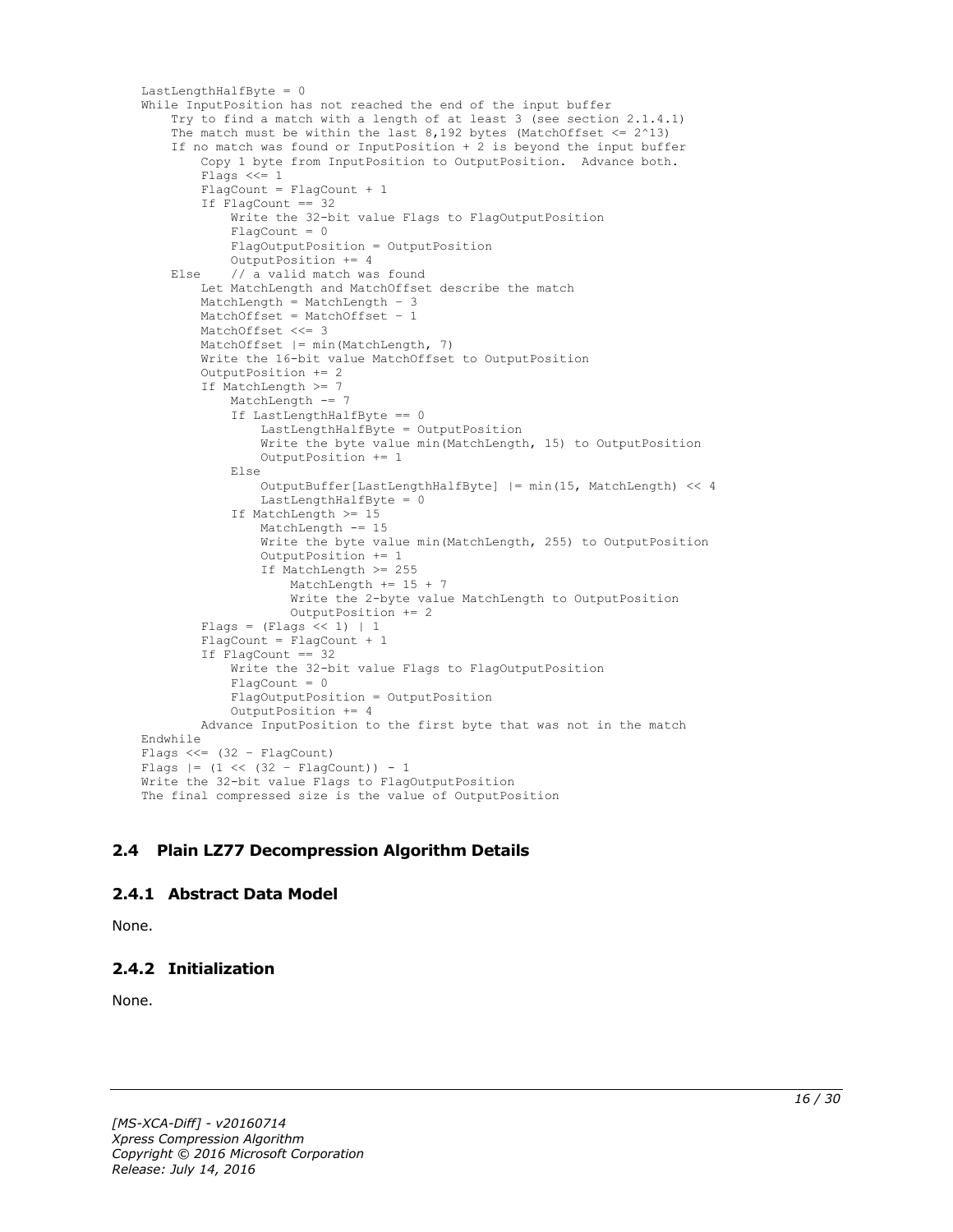#### <span id="page-16-0"></span>**2.4.3 Processing Rules**

None.

#### <span id="page-16-1"></span>**2.4.4 Processing**

This section provides the decompression method corresponding to the compression method that is described in section 2.3. The basic structure is to decode each flag, which indicates whether the next item is a literal or a match. Literals are copied directly from the input buffer to the output buffer. Matches are decoded into a (length, offset) pair that is used to copy data from earlier in the output buffer. If the code that follows reads or writes outside the provided buffers at any time, an implementation MUST return an error indicating that the compressed buffer is invalid. Note that the match-copying loop copies 1 byte at a time and cannot use the standard library functions **memcpy** or **memmove**. A sequence of bytes such as aaaaaa can be encoded as follows:

```
[literal: "a"][match: offset=1, length=5]
```
The **match length** can be greater than the **match offset**, and this necessitates the 1-byte-at-a-time copying strategy shown in the following pseudocode.

```
BufferedFlags = 0
BufferedFlagCount = 0
InputPosition = 0
OutputPosition = 0
LastLengthHalfByte = 0Loop until break instruction or error
     If BufferedFlagCount == 0
         BufferedFlags = read 4 bytes at InputPosition
         InputPosition += 4
         BufferedFlagCount = 32
     BufferedFlagCount = BufferedFlagCount – 1
    If (BufferedFlags & (1 \leq \text{BufferedFlagCount})) == 0
         Copy 1 byte from InputPosition to OutputPosition. Advance both.
     Else
         If InputPosition == InputBufferSize
             Decompression is complete. Return with success.
         MatchBytes = read 2 bytes from InputPosition
         InputPosition += 2
        MatchLength = MatchBytes mod 8
        MatchOffset = (MatchBytes / 8) + 1 If MatchLength == 7
             If LastLengthHalfByte == 0
                 MatchLength = read 1 byte from InputPosition
                 MatchLength = MatchLength mod 16
                LastLengthHalfByte = InputPosition
                 InputPosition += 1
             Else
                 MatchLength = read 1 byte from LastLengthHalfByte position
                 MatchLength = MatchLength / 16
                LastLengthHalfByte = 0
             If MatchLength == 15
                 MatchLength = read 1 byte from InputPosition
                 InputPosition += 1
                If MatchLength == 255
                     MatchLength = read 2 bytes from InputPosition
                    InputPosition += 2
                    If MatchLength < 15 + 7
                       Return error.
                    MatchLength == (15 + 7)
                MathLength += 15 MatchLength += 7
        MatchLength += 3
        For i = 0 to MatchLength - 1
```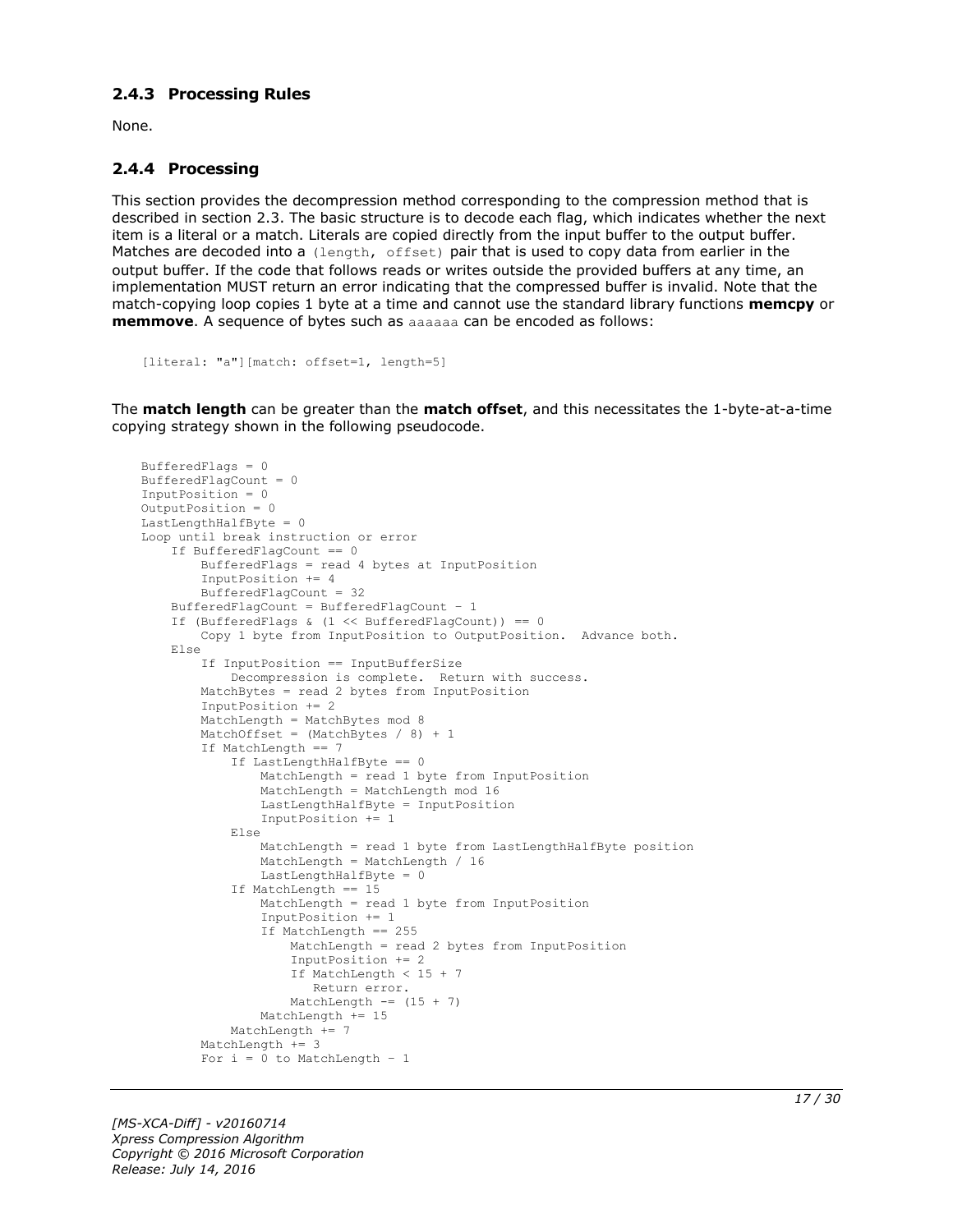#### <span id="page-17-0"></span>**2.5 LZNT1 Algorithm Details**

The LZNT1 algorithm employs a grammar common to LZ77 variants, making use of LZ77 [UASDC] literals and matches and using the characteristic processing. The LZNT1 algorithm is comparable to the Plain LZ77 variant, which implements the features of LZ77 through a specialized buffer format as specified in section 2.3 and section 2.4. Key differences between the "plain" and LZNT1 variants include the following:

- LZNT1 uses a less complex process to encode lengths.
- LZNT1 varies the number of bits used to encode length and distance, whereas the sizes of the Plain LZ77-encoded fields are fixed.
- LZNT1 groups flags in bytes; Plain LZ77 groups them in 4-byte DWORDs.
- The LZNT1 buffer is structured as a series of chunks that can be independently decompressed.

#### <span id="page-17-1"></span>**2.5.1 Abstract Data Model**

This section describes a conceptual model of possible data organization that an implementation maintains to participate in this algorithm. The described organization is provided to facilitate the explanation of how the algorithm behaves. This document does not mandate that implementations adhere to this model as long as their external behavior is consistent with that described in this document.

The following elements are specific to this algorithm.

**Chunks:** Segments of data that are compressed, uncompressed, or that denote the end of the buffer.

**Chunk header:** The header for a compressed or uncompressed chunk of data.

- **Flag bytes:** A bit flag whose bits, read from low order to high order, specify the formats of the data elements that follow. For example, bit 0 corresponds to the first data element, bit 1 to the second, and so on. If the bit corresponding to a data element is set, the element is a 2-byte compressed word; otherwise, it is a 1-byte literal value.
- **Flag group:** A flag byte followed by zero or more data elements, each of which is a single literal byte or a 2-byte compressed word.

#### <span id="page-17-2"></span>**2.5.1.1 Buffer Format**

The LZNT1 algorithm relies on the use of a specific buffer format in its implementation of LZ77. The compression algorithm produces a buffer format of the following grammatical structure:

```
<Buffer> ::= <Chunk> <Buffer> | <Chunk>
<Chunk> ::= <Compressed_chunk> | 
             <Uncompressed_chunk> |
            End of buffer
<Uncompressed_chunk> ::= Chunk_header Uncompressed_data
<Compressed_chunk> ::= Chunk_header <Flag_group>
<Flag_group> ::= <Flag_data> <Flag_group> | <Flag_data>
<Flag data> ::=
    Flag byte <Data> <Data> <Data> <Data> <Data> <Data> <Data> <Data> <Data> <Data> <Data> <Data> <Data
   | Flag_byte <Data> <Data> <Data> <Data> <Data> <Data> <Data>
```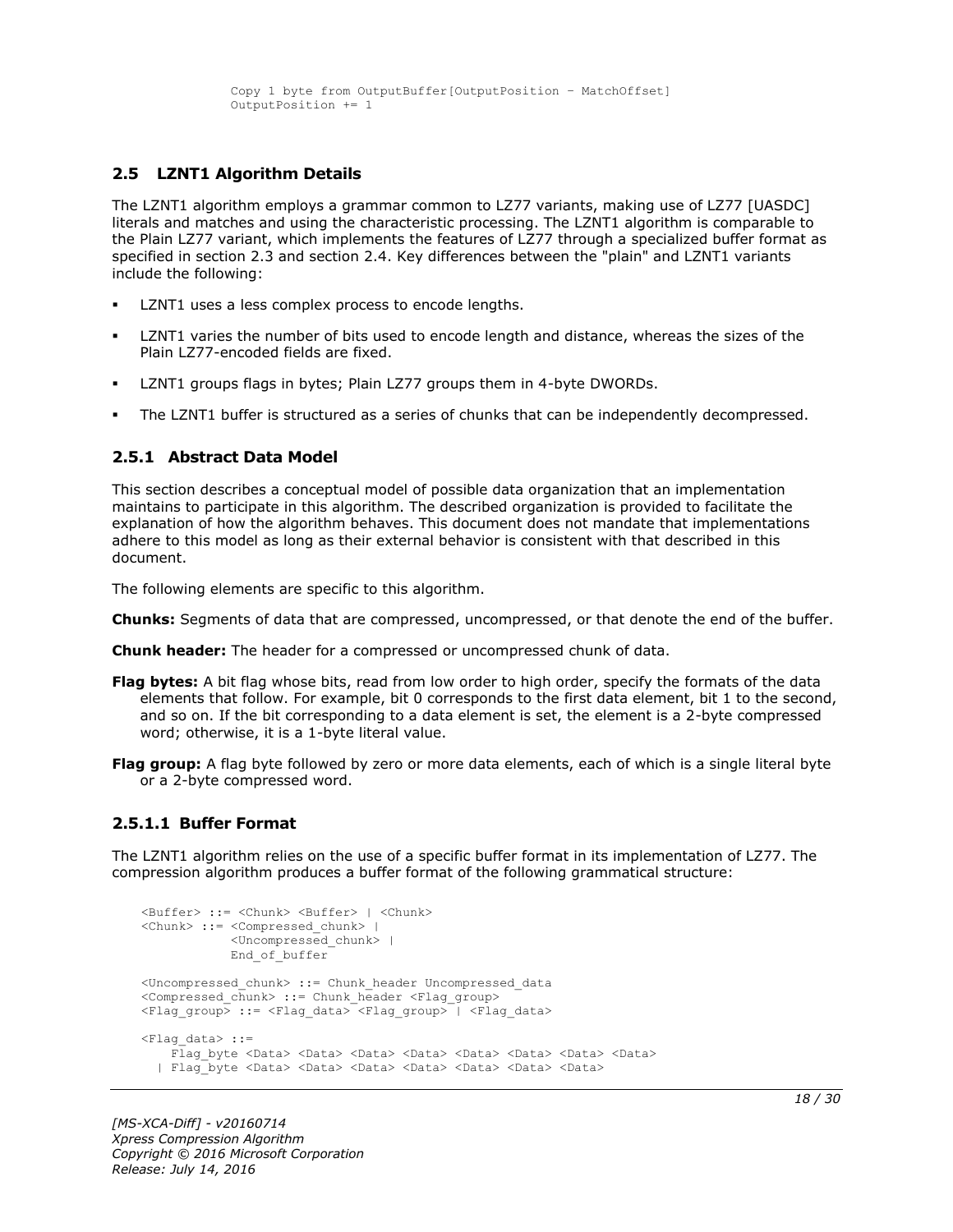```
 | Flag_byte <Data> <Data> <Data> <Data> <Data> <Data>
  | Flag_byte <Data> <Data> <Data> <Data> <Data>
  | Flag_byte <Data> <Data> <Data> <Data>
  | Flag_byte <Data> <Data> <Data> 
  | Flag_byte <Data> <Data>
  | Flag_byte <Data> 
<Data> ::= Literal | Compressed_word
```
A compressed data buffer consists of one or more **chunks**. A chunk is either compressed, uncompressed, or it denotes the end of the buffer. If the chunk is uncompressed, it contains a **chunk header** followed by uncompressed data; if it is compressed, it contains a chunk header followed by a series of one or more pieces of flagged data. Finally, a piece of flagged data consists of a **flag byte** that is followed by no more than 8 individual data elements.

The following sections describe the structure of each of these grammatical elements, including constraints on their usage that are not expressed in the raw grammar.

### <span id="page-18-0"></span>**2.5.1.2 Buffers and Chunks**

A compressed buffer consists of a series of one or more compressed output **chunks**. Each chunk begins with a 16-bit header.

If both bytes of the header are 0, the header is an *End\_of\_buffer* terminal that denotes the end of the compressed data stream.

Otherwise, the header MUST be formatted as follows:

- Bit 15 indicates whether the chunk contains compressed data.
- Bits [14:12] contain a signature indicating the format of the subsequent data.
- Bits [11:0] contain the size of the compressed chunk, minus three bytes.

Bit 15 indicates whether the chunk contains compressed data. If this bit is zero, the **chunk header** is followed by uncompressed literal data. If this bit is set, the next byte of the chunk is the beginning of a *Flag\_group* nonterminal that describes some compressed data.

Bits 14 down to 12 contain a signature value. This value MUST always be 3 (unless the header denotes the end of the compressed buffer).

Bits 11 down to 0 contain the size of the compressed chunk minus three bytes. This size otherwise includes the size of any metadata in the chunk, including the chunk header. If the chunk is uncompressed, the total amount of uncompressed data therein can be computed by adding 1 to this value (adding 3 bytes to get the total chunk size, then subtracting 2 bytes to account for the chunk header).

The *End\_of\_buffer* character is not required to terminate the compressed buffer. The character is used, however, if space allows. For example, given 20 kilobytes (KB) of uncompressed data and a 10 KB buffer to contain the compressed data, if the size of the compressed data (including metadata) is exactly 10 KB, the capacity of the buffer has been met. In such a case, the *End\_of\_buffer* terminal is not written.

Because the presence of this terminal is not guaranteed, the size of the compressed data MUST be known before data in this format is decompressed.

If an *End\_of\_buffer* terminal is added, the size of the final compressed data is considered not to include the size of the *End\_of\_buffer* terminal.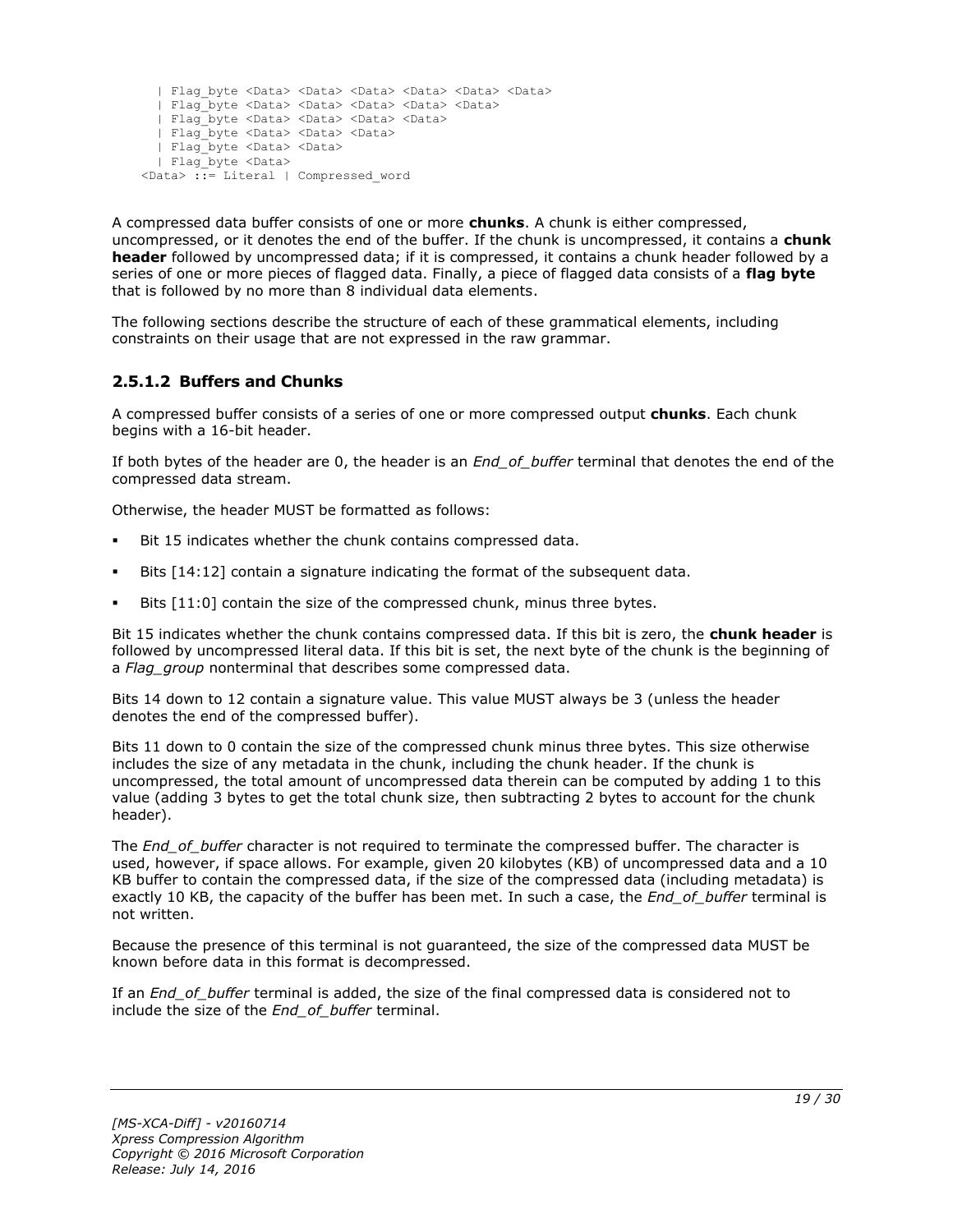#### <span id="page-19-0"></span>**2.5.1.3 Flag Groups**

If a **chunk** is compressed, its **chunk header** is immediately followed by the first byte of a *Flag\_group* nonterminal.

A **flag group** consists of a **flag byte** followed by zero or more data elements. Each data element is either a single literal byte or a two-byte compressed word. The individual bits of a **flag byte**, taken from low-order bits to high-order bits, specify the formats of the subsequent data elements (such that bit 0 corresponds to the first data element, bit 1 to the second, and so on). If the bit corresponding to a data element is set, the element is a two-byte compressed word; otherwise, it is a one-byte literal.

#### <span id="page-19-1"></span>**2.5.1.4 Data Elements**

A data element MUST either be an uncompressed literal or a compressed word. An uncompressed literal is a byte of data that was not compressed and can therefore be treated as part of the uncompressed data stream. A compressed word is a two-byte value that contains a length and a displacement and whose format varies depending on the portion of the data that is being processed.

Each compressed word consists of a D-bit displacement in the high-order bits and an L-bit length in the low-order bits, subject to the constraints that  $4 \leq D \leq 12$ ,  $4 \leq L \leq 12$ , and  $D + L = 16$ . The displacement in a compressed word is the difference between the current location in the uncompressed data (either the current read point when compressing or the current write point when decompressing) and the location of the uncompressed data corresponding to the compressed word, minus one byte. The length is the amount of uncompressed data that can be found at the appropriate displacement, minus three bytes. While using the compressed buffers, the stored displacement must be incremented by 1 and the stored length must be incremented by 3, to get the actual displacement and length.

For example, the input data for a given compression consists of the following stream:

F F G A A G F E D D E F F E E | F F G A A G F E D D E F E D D

In this case, the data prior to the vertical bar has already been compressed. The next 12 characters of the input stream match the first 12 characters of the data that was already compressed. Moreover, the distance from the current input pointer to the start of this matching string is 15 characters. This can be described by the  $\langle$ displacement, length> pair of  $\langle$ 15, 12>.

Decompression of this data produces the first portion of the input stream:

F F G A A G F E D D E F F E E |

The next data element is a <15,  $12$  bisplacement-length pair. The start of the uncompressed data is 15 characters behind the last character in the already uncompressed data, and the length of the data to read is 12 characters. Decompression results in the following buffer.

F F G A A G F E D D E F F E E F F G A A G F E D D E F |

This matches the original data stream.

F F G A A G F E D D E F F E E F F G A A G F E D D E F E D D

The sizes of the displacement and length fields of a compressed word vary with the amount of uncompressed data in the current chunk that has already been processed. The format of a given compressed word is determined as follows: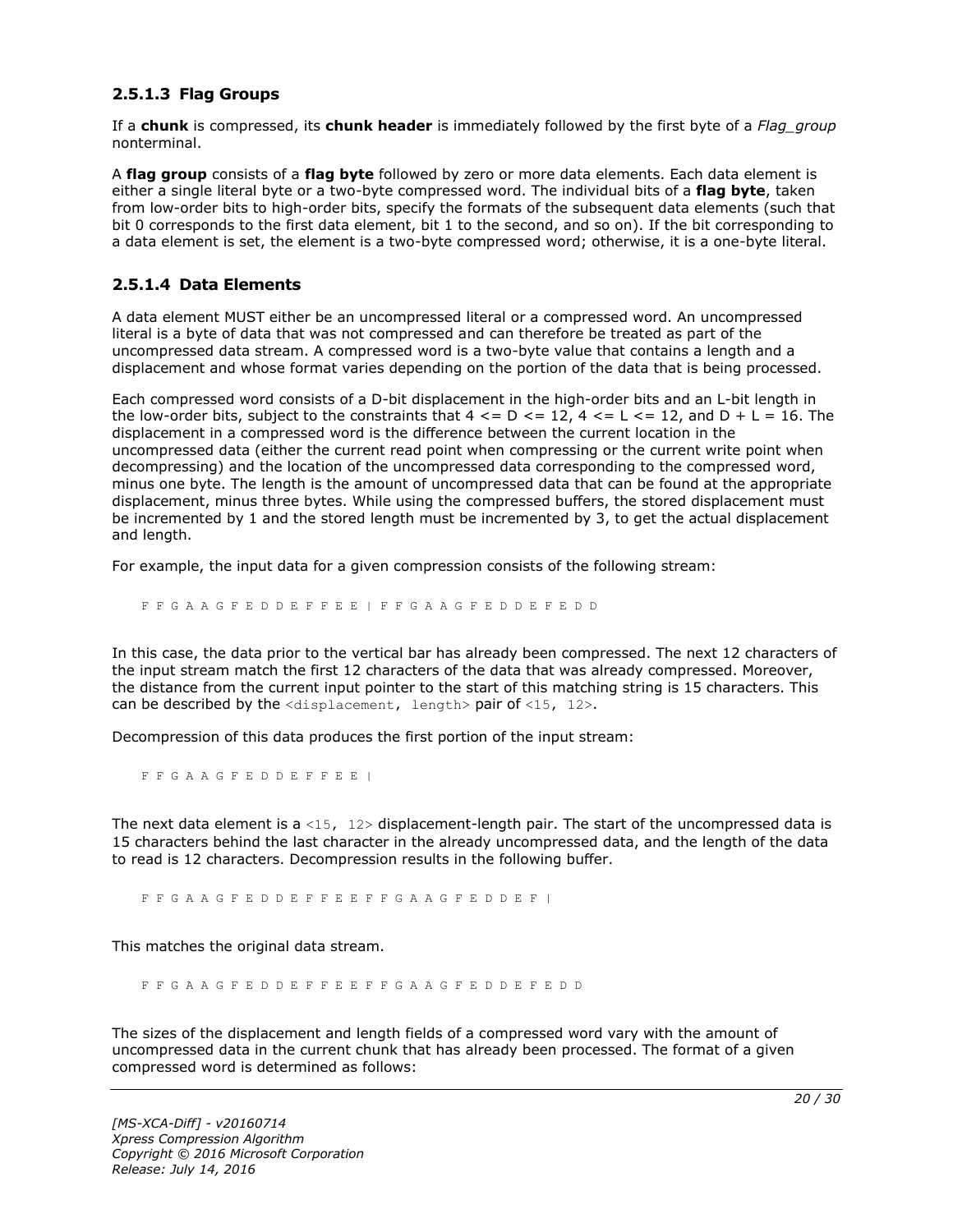Let U be the amount of uncompressed data that has already been processed in the current chunk (either the amount that has been read when compressing data or the amount that has been written when decompressing data).

Note that U depends on the offset from the start of a chunk and not the offset from the beginning of the uncompressed data.

Then let M be the largest value in  $[4...12]$  such that  $2^{M-1} < U$ , or 4 if there is no such value.

A compressed word then has the format  $D = M$  and  $L = 16 - M$ , with the displacement occupying D high-order bits and the length occupying L low-order bits.

### <span id="page-20-0"></span>**2.5.2 Initialization**

None.

### <span id="page-20-1"></span>**2.5.3 Processing Rules**

Input streams are compressed in units of 4096 bytes. The process of creating a chunk is complete if at least 4096 bytes of data or the remainder of the input buffer is compressed. If the data remains in the input buffer, the processing of a new chunk is started.

Lempel-Ziv compression does not require that the entirety of the data to which a compressed word refers actually be in the uncompressed buffer when the word is processed. In other words, it is not required that  $(U -$  displacement + length < U). Therefore, when processing a compressed word, data MUST be copied from the start of the uncompressed target region to the end—that is, the byte at (U – displacement) MUST be copied first, then  $(U -$  displacement  $+ 1)$ , and so on, because the compressed word might refer to data that will be written during decompression.

Some of the bits in a flag byte might not be used. To process compressed buffers, the size of the compressed chunk that is stored in the chunk header MUST be used to determine the position of the last valid byte in the chunk. The size value MUST ignore flag bits that correspond to bytes outside the chunk.

### <span id="page-20-2"></span>**2.5.4 Processing**

For a discussion of LZ77 processing similar to that of the LZNT1 variant, see sections 2.3 and 2.4 on Plain LZ77 compression and decompression.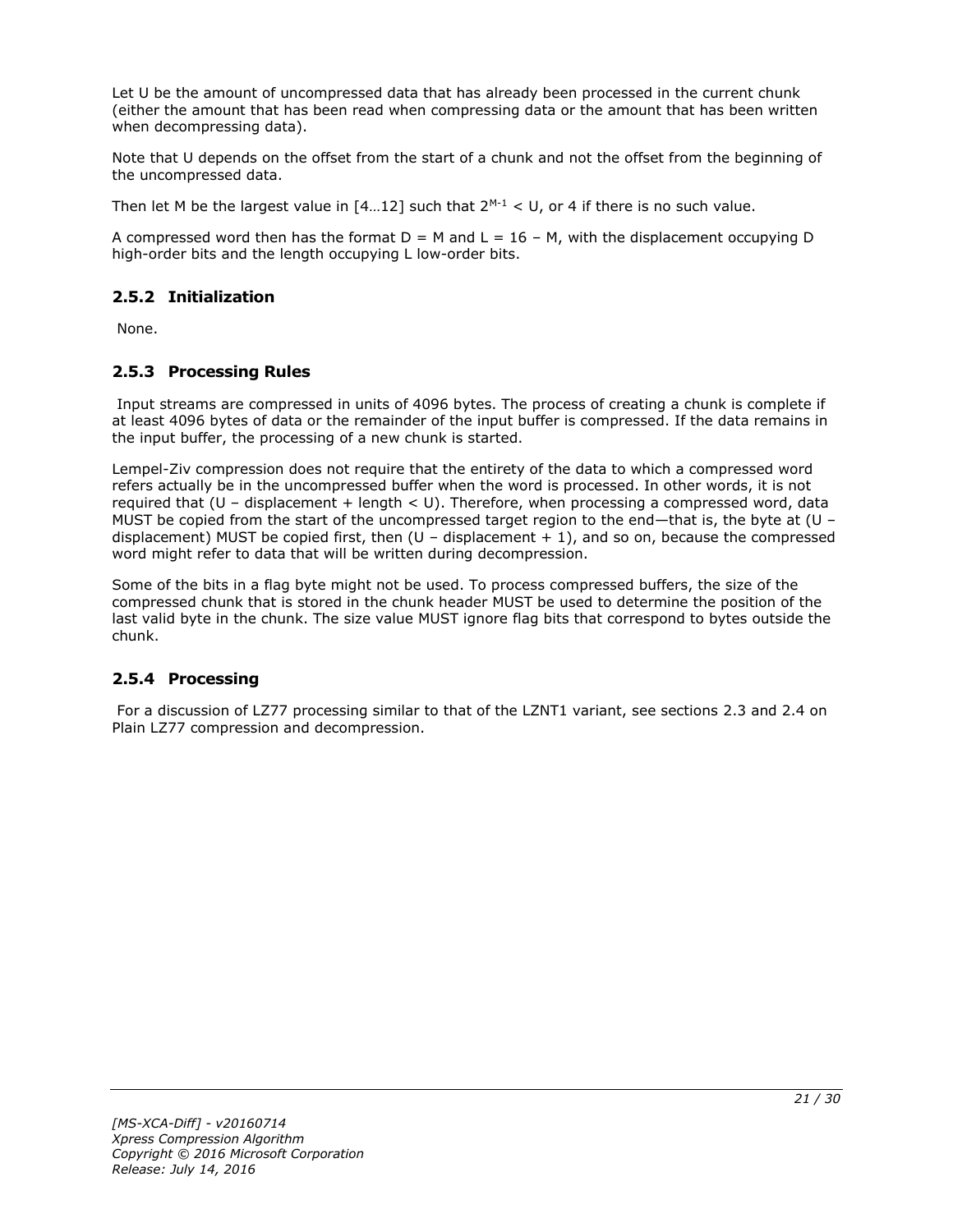# <span id="page-21-0"></span>**3 Algorithm Examples**

### <span id="page-21-1"></span>**3.1 LZ77**

With the Plain LZ77 variant of the algorithm, the uncompressed ASCII string abcdefghijklmnopgrstuvwxyz is compressed as follows, in hexadecimal.

3f 00 00 00 61 62 63 64 65 66 67 68 69 6a 6b 6c 6d 6e 6f 70 71 72 73 74 75 76 77 78 79 7a

The first 4 bytes encode the first 32 literal or match flags (in this case, 26 zero bits, representing the 26 literals to follow, then 6 one bits, because any extra flag bits are ones). The next 26 bytes are the ASCII representation of the input string.

The uncompressed input is the 300-byte ASCII string:

abcabcabcabcabcabcabcabcabcabcabcabcabcabcabcabcabcabcabcabcabcabcabcabcabcabcabcabcabcabcabc abcabcabcabcabcabcabcabcabcabcabcabcabcabcabcabcabcabcabcabcabcabcabcabcabcabcabcabcabcabcabc abcabcabcabcabcabcabcabcabcabcabcabcabcabcabcabcabcabcabcabcabcabcabcabcabcabcabcabcabcabcabc abcabcabcabcabcabcabc

In this case, using Plain LZ77, those 300 bytes are encoded as follows:

ff ff ff 1f 61 62 63 17 00 0f ff 26 01

This is the encoding of abc [match: distance =  $3$ , length = 297].

#### <span id="page-21-2"></span>**3.2 LZ77+Huffman**

The uncompressed ASCII string abcdefghijklmnopqrstuvwxyz is compressed as a sequence of literals, as follows, in hexadecimal.

00 00 00 00 00 00 00 00 00 00 00 00 00 00 00 00 00 00 00 00 00 00 00 00 00 00 00 00 00 00 00 00 00 00 00 00 00 00 00 00 00 00 00 00 00 00 00 00 50 55 55 55 55 55 55 55 55 55 55 45 44 04 00 00 00 00 00 00 00 00 00 00 00 00 00 00 00 00 00 00 00 00 00 00 00 00 00 00 00 00 00 00 00 00 00 00 00 00 00 00 00 00 00 00 00 00 00 00 00 00 00 00 00 00 00 00 00 00 00 00 00 00 00 00 00 00 00 00 04 00 00 00 00 00 00 00 00 00 00 00 00 00 00 00 00 00 00 00 00 00 00 00 00 00 00 00 00 00 00 00 00 00 00 00 00 00 00 00 00 00 00 00 00 00 00 00 00 00 00 00 00 00 00 00 00 00 00 00 00 00 00 00 00 00 00 00 00 00 00 00 00 00 00 00 00 00 00 00 00 00 00 00 00 00 00 00 00 00 00 00 00 00 00 00 00 00 00 00 00 00 00 00 00 00 00 00 00 00 00 00 00 00 00 00 00 00 00 00 00 00 00 00 00 00 00 00 d8 52 3e d7 94 11 5b e9 19 5f f9 d6 7c df 8d 04 00 00 00 00

The first 256 bytes represent the Huffman code lengths. In this case, most of these values are zero because those symbols are not used. The few nonzero values represent the code lengths (5 bits or 4 bits in this case) of the literal symbols corresponding to the ASCII characters of the lowercase alphabet, as well as the end-of-file (EOF) symbol (symbols index 256). The last few bytes in the buffer are the Huffman encoding of the string abcdefghijklmnopgrstuvwxyz[EOF].

The uncompressed data is the following 300-byte ASCII string:

abcabcabcabcabcabcabcabcabcabcabcabcabcabcabcabcabcabcabcabcabcabcabcabcabcabcabcabcabcabcabc abcabcabcabcabcabcabcabcabcabcabcabcabcabcabcabcabcabcabcabcabcabcabcabcabcabcabcabcabcabcabc abcabcabcabcabcabcabcabcabcabcabcabcabcabcabcabcabcabcabcabcabcabcabcabcabcabcabcabcabcabcabc abcabcabcabcabcabcabc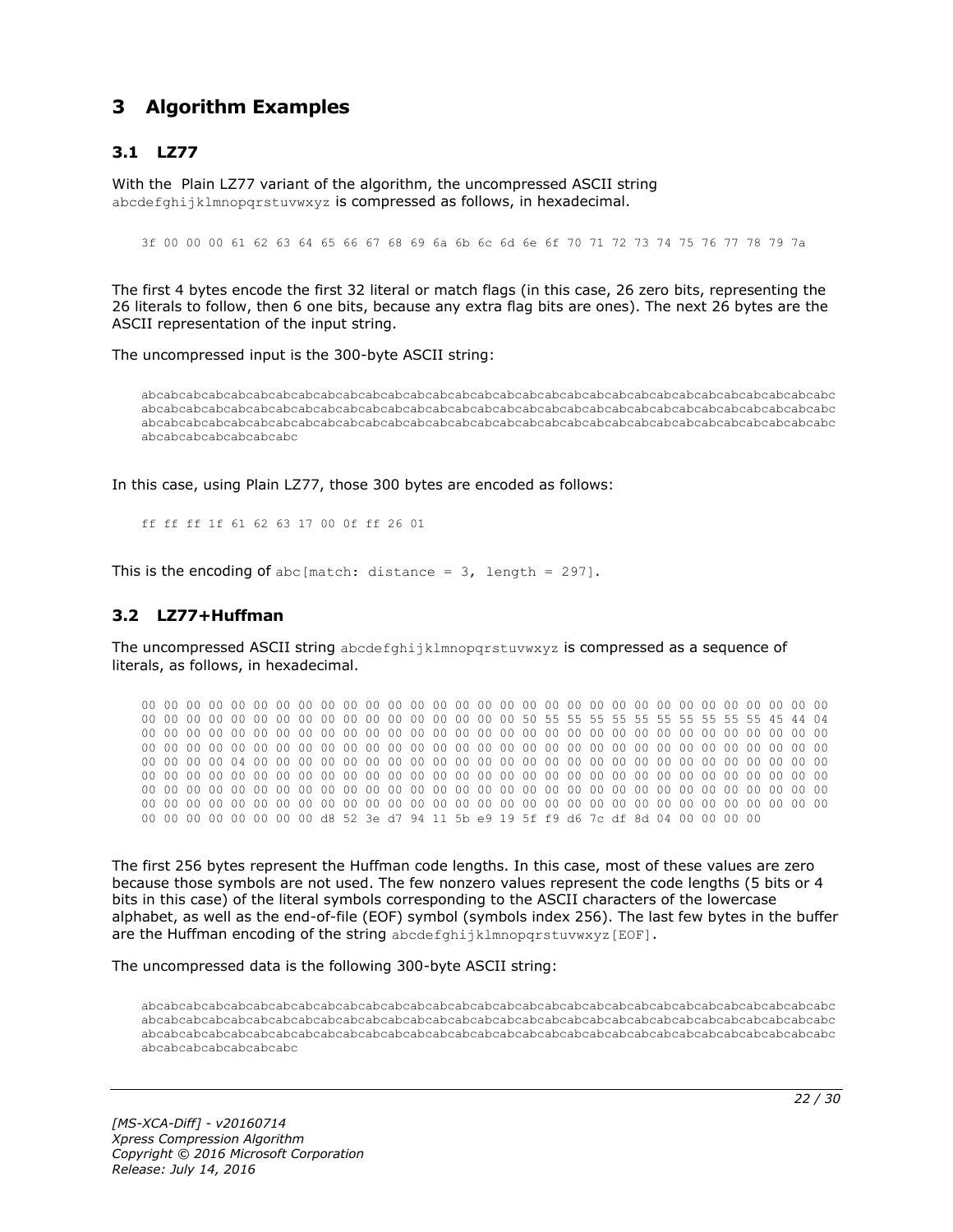#### The LZ77+Huffman algorithm encodes it as follows:

00 00 00 00 00 00 00 00 00 00 00 00 00 00 00 00 00 00 00 00 00 00 00 00 00 00 00 00 00 00 00 00 00 00 00 00 00 00 00 00 00 00 00 00 00 00 00 00 30 23 00 00 00 00 00 00 00 00 00 00 00 00 00 00 00 00 00 00 00 00 00 00 00 00 00 00 00 00 00 00 00 00 00 00 00 00 00 00 00 00 00 00 00 00 00 00 00 00 00 00 00 00 00 00 00 00 00 00 00 00 00 00 00 00 00 00 00 00 00 00 00 00 00 00 00 00 00 00 02 00 00 00 00 00 00 00 00 00 00 00 00 00 00 20 00 00 00 00 00 00 00 00 00 00 00 00 00 00 00 00 00 00 00 00 00 00 00 00 00 00 00 00 00 00 00 00 00 00 00 00 00 00 00 00 00 00 00 00 00 00 00 00 00 00 00 00 00 00 00 00 00 00 00 00 00 00 00 00 00 00 00 00 00 00 00 00 00 00 00 00 00 00 00 00 00 00 00 00 00 00 00 00 00 00 00 00 00 00 00 00 00 00 00 00 00 00 00 00 00 00 00 00 00 00 00 00 a8 dc 00 00 ff 26 01

The first 256 bytes are the Huffman code lengths. The nonzero symbols are the literals 'a', 'b', and 'c'; the EOF symbol; and one match symbol. The last few bytes encode abc[match: distance=3, length=297][EOF]. This example illustrates how long match lengths are encoded. In the last bytes of the compressed data, note the calculation  $0x126 = 294 = 297 - 3$ . Because it is the minimum match length, 3 is subtracted from each match length before it is encoded.

#### <span id="page-22-0"></span>**3.3 LZNT1**

The following shows an example of LZ77 compression in which the compressed word references data that is not wholly contained in the uncompressed buffer at the time when the word is processed. In this scenario, the compressed word is processed by copying data from the start of the uncompressed target region to the end.

The following ANSI string, including the terminal NUL, is 142 bytes in length.

F# F# G A A G F# E D D E F# F# E E F# F# G A A G F# E D D E F# E D D E E F# D E F# G F# D E F# G F# E D E A F# F# G A A G F# E D D E F# E D D

The algorithm, using the standard compression engine, produces the following hexadecimal output with a length of 59 bytes.

| 0x00000000: 38 b0 88 46 23 20 00 20 |  |  |  |  |
|-------------------------------------|--|--|--|--|
| 0x00000008: 47 20 41 00 10 a2 47 01 |  |  |  |  |
| 0x00000010: a0 45 20 44 00 08 45 01 |  |  |  |  |
| 0x00000018: 50 79 00 c0 45 20 05 24 |  |  |  |  |
| 0x00000020: 13 88 05 b4 02 4a 44 ef |  |  |  |  |
| 0x00000028: 03 58 02 8c 09 16 01 48 |  |  |  |  |
| 0x00000030: 45 00 be 00 9e 00 04 01 |  |  |  |  |
| 0x00000038: 18 90 00                |  |  |  |  |

The compressed data is contained in a single chunk. The chunk header, interpreted as a 16-bit value, is 0xB038. Bit 15 is 1, so the chunk is compressed; bits 14 through 12 are the correct signature value (3); and bits 11 through 0 are decimal 56, so the chunk is 59 bytes in size.

The next byte, 0x88, is a flag byte. Bits 0, 1, and 2 of this byte are clear, so the next 3 bytes are not compressed. They are 0x46 ('F'), 0x23 ('#'), and 0x20 (a space). The output stream now contains "F# ".

Bit 3 of the flag byte is set, however, so the next two bytes are part of a compressed word; in this case, that word is 0x2000. Here, the offset from the start of the uncompressed data, U, is 3 bytes; there is no value M such that M  $>= 4$  and  $2^{M-1} < U$ , so the compressed word has 4 bits of displacement and 12 bits of length. The stored displacement is 2 (0010) and the stored length is 0 (0000 0000 0000); the actual displacement is 3 (2 + 1 = 3) and the length is 3 (0 + 3 = 3). The next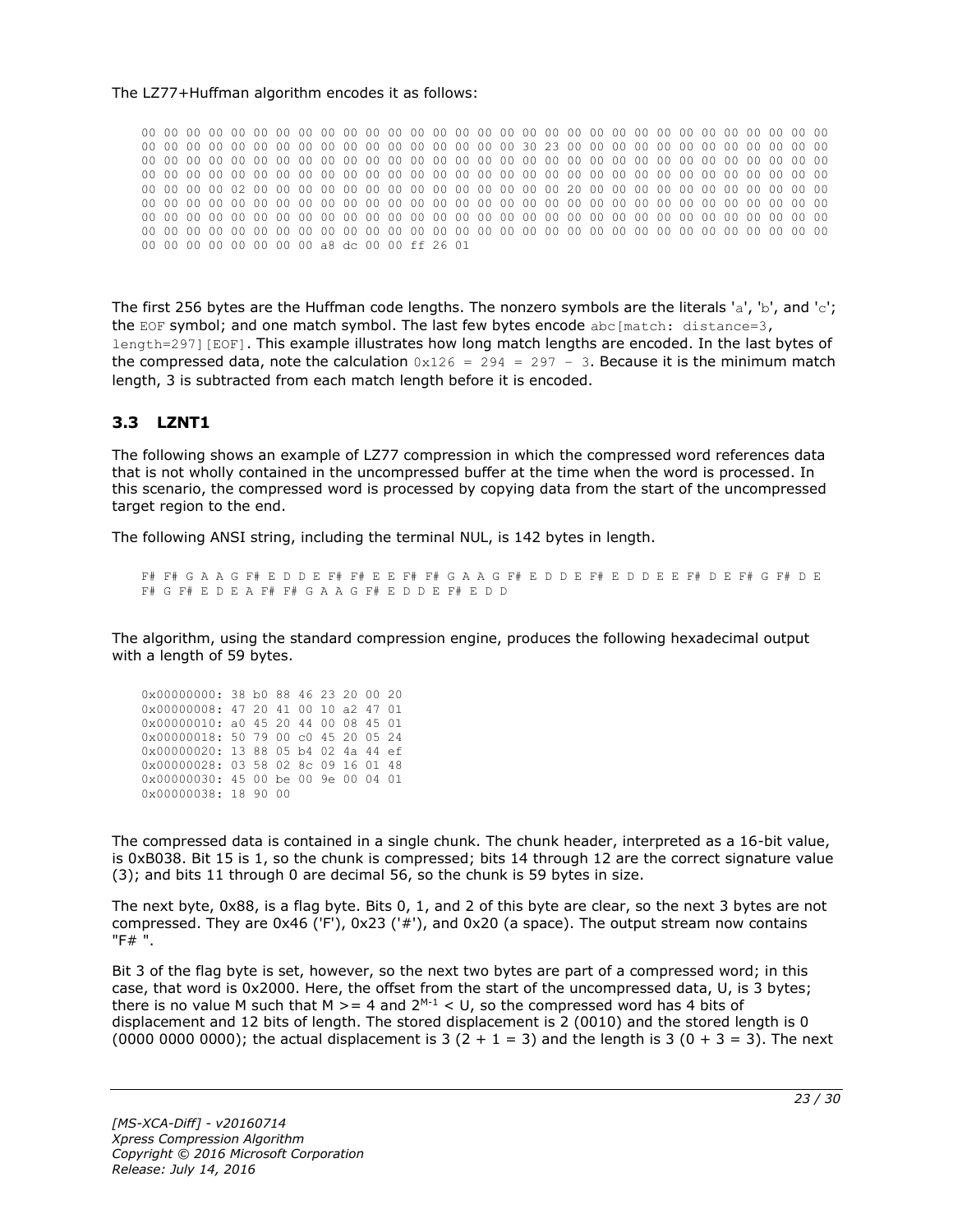3 characters of uncompressed data are "F# ", which results in an uncompressed string of length 6: "F# F# ".

Bits 4 through 6 of the flag byte are clear, so the next three bytes are literals: 0x47 ('G'), 0x20 (a space), and 0x41 ('A'). The string is now "F# F# G A". Bit 7 is set, so the next two bytes are a compressed word, 0x1000. The offset from the start of the chunk is 9 bytes, so the compressed word once again has 4 bits of displacement and 12 bits of length. The stored displacement is 1 (0001) and the stored length is 0 (0000 0000 0000); thus, the final displacement is 2 (1 + 1 = 2) and the final length is  $3(0 + 3 = 3)$ .

This is a case in which the current uncompressed length (9 bytes) minus the displacement plus the length (10 bytes) actually exceeds the amount of uncompressed data, so character-by-character copying from the beginning of the displaced region is important. The first character is a space, so the string is "F# F# G A "; the next character is an A, resulting in "F# F# G A A"; and the next is the space that was just written, resulting in "F# F# G A A ".

The rest of the decompression proceeds similarly.

The final flag byte is located at offset 0x37. This is the 56th byte of compressed data; only three bytes remain. The flag byte is 0x01, so the next two bytes are a single compressed word. The final byte is a literal value, 0x00. The remainder of the flag byte is ignored because no data remains in the buffer.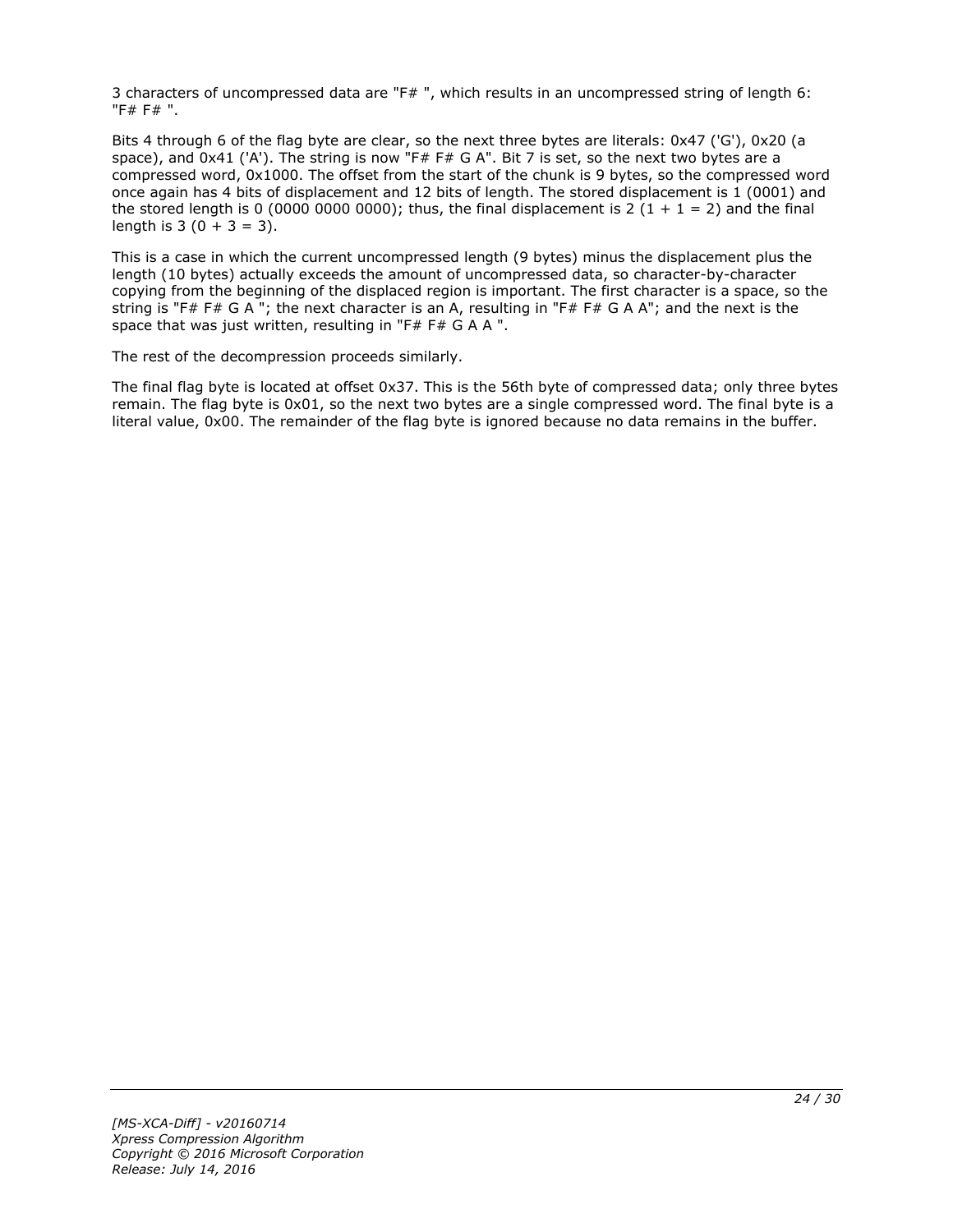# <span id="page-24-0"></span>**4 Security**

# <span id="page-24-1"></span>**4.1 Security Considerations for Implementers**

Implementers of the decompression method need to ensure that their code fails correctly on invalid input instead of overwriting memory locations outside the caller's output buffer. Implementers need to assume that the input buffer could be corrupted or may might be maliciously constructed to cause the decompression function to read or write outside the buffers it is provided. A particularly subtle case involves guarding against integer/pointer overflow bugs when the input buffer contains long match lengths.

### <span id="page-24-2"></span>**4.2 Index of Security Parameters**

None.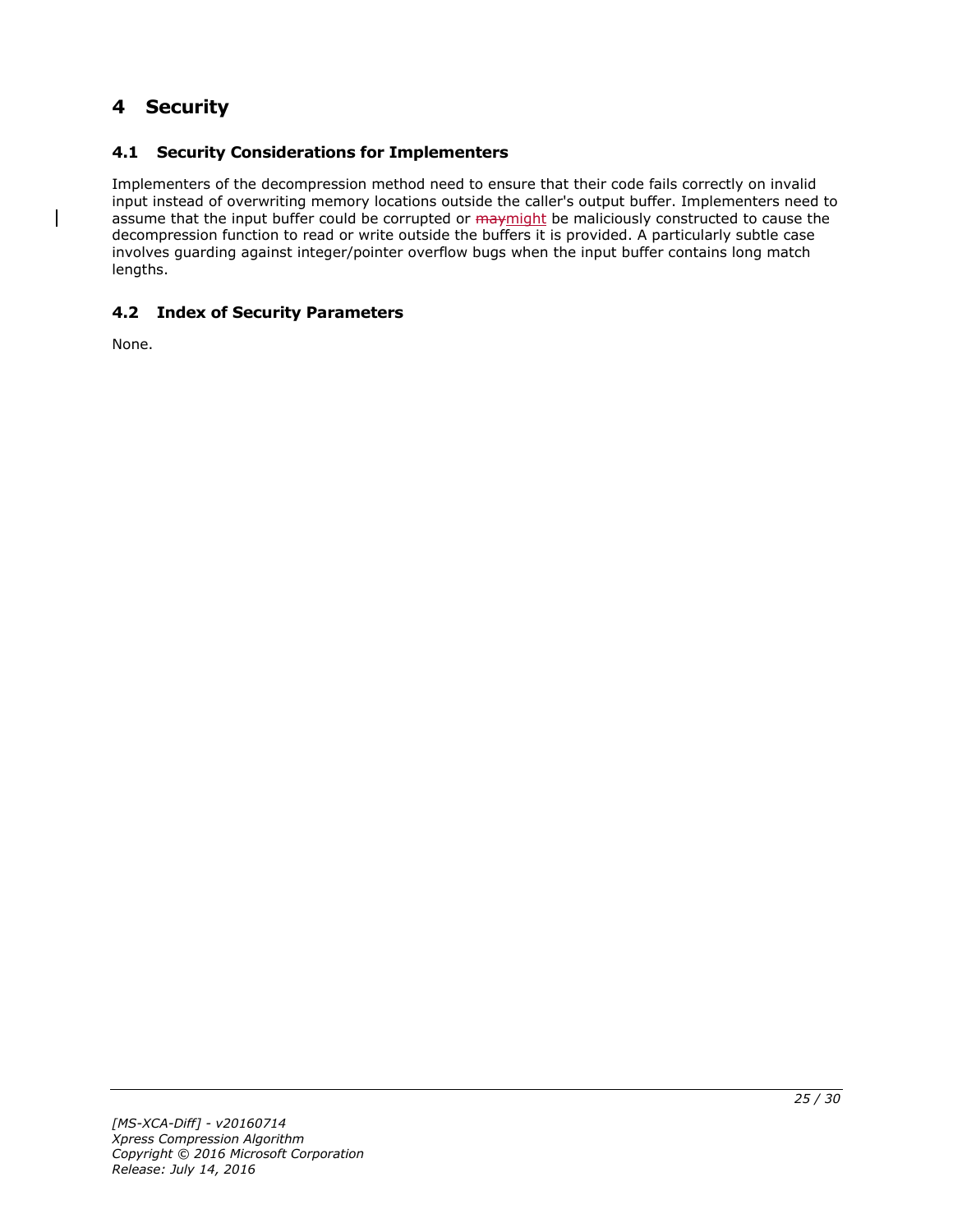# <span id="page-25-0"></span>**5 Appendix A: Product Behavior**

The information in this specification is applicable to the following Microsoft products or supplemental software. References to product versions include released service packs.

Note: Some of the information in this section is subject to change because it applies to a preliminary product version, and thus may differ from the final version of the software when released. All behavior notes that pertain to the preliminary product version contain specific references to it as an aid to the reader.

- Windows 2000 operating system
- Windows XP operating system
- Windows Server 2003 operating system
- Windows Server 2003 R2 operating system
- Windows Vista operating system
- Windows Server 2008 operating system
- Windows 7 operating system
- Windows Server 2008 R2 operating system
- Windows 8 operating system
- Windows Server 2012 operating system
- Windows 10 operating system
- Windows Server 2016 Technical Preview operating system

Exceptions, if any, are noted below. If a service pack or Quick Fix Engineering (QFE) number appears with the product version, behavior changed in that service pack or QFE. The new behavior also applies to subsequent service packs of the product unless otherwise specified. If a product edition appears with the product version, behavior is different in that product edition.

Unless otherwise specified, any statement of optional behavior in this specification that is prescribed using the terms SHOULD or SHOULD NOT implies product behavior in accordance with the SHOULD or SHOULD NOT prescription. Unless otherwise specified, the term MAY implies that the product does not follow the prescription.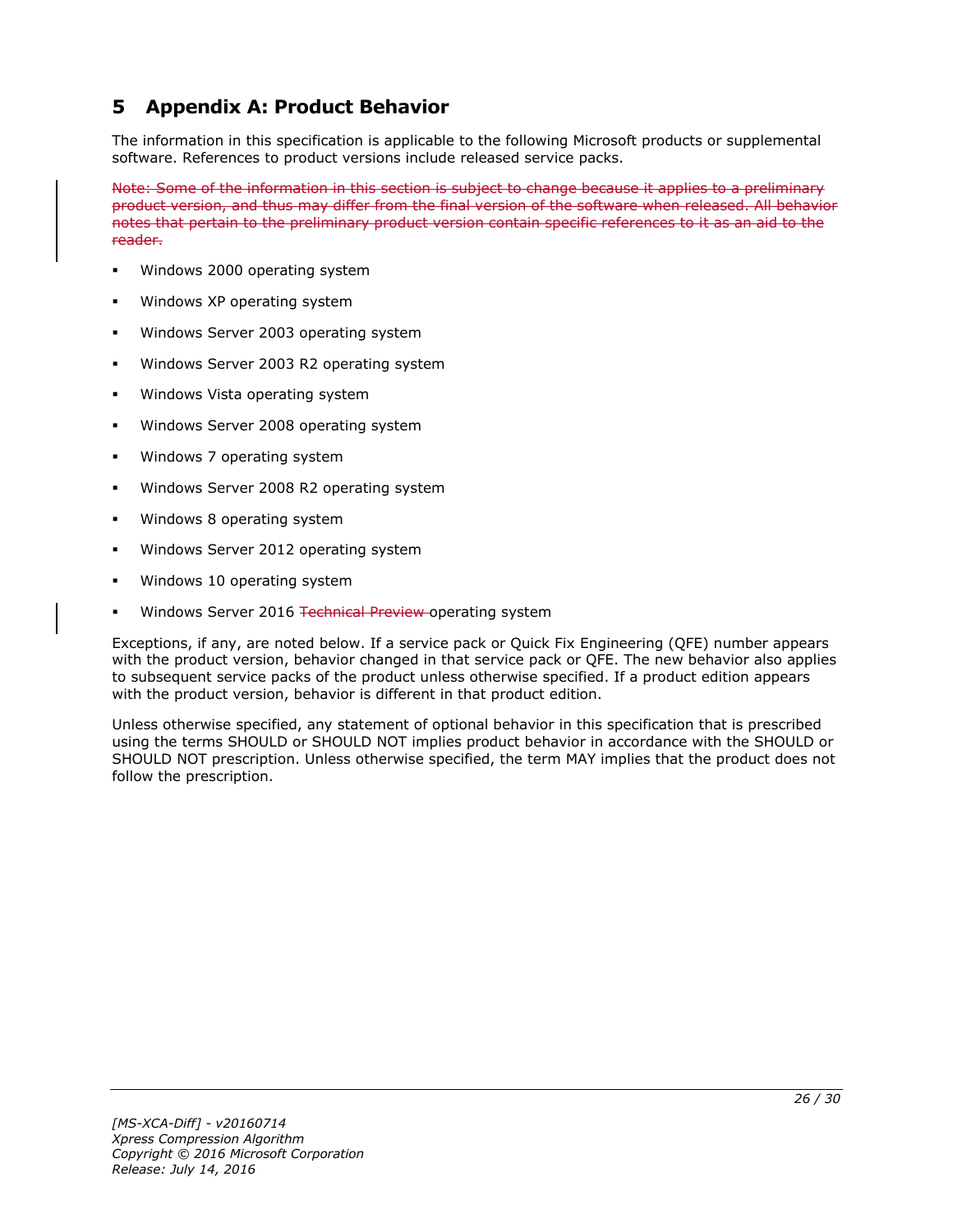# <span id="page-26-0"></span>**6 Change Tracking**

No table of changes is available. The document is either new or has had no changes since its last release.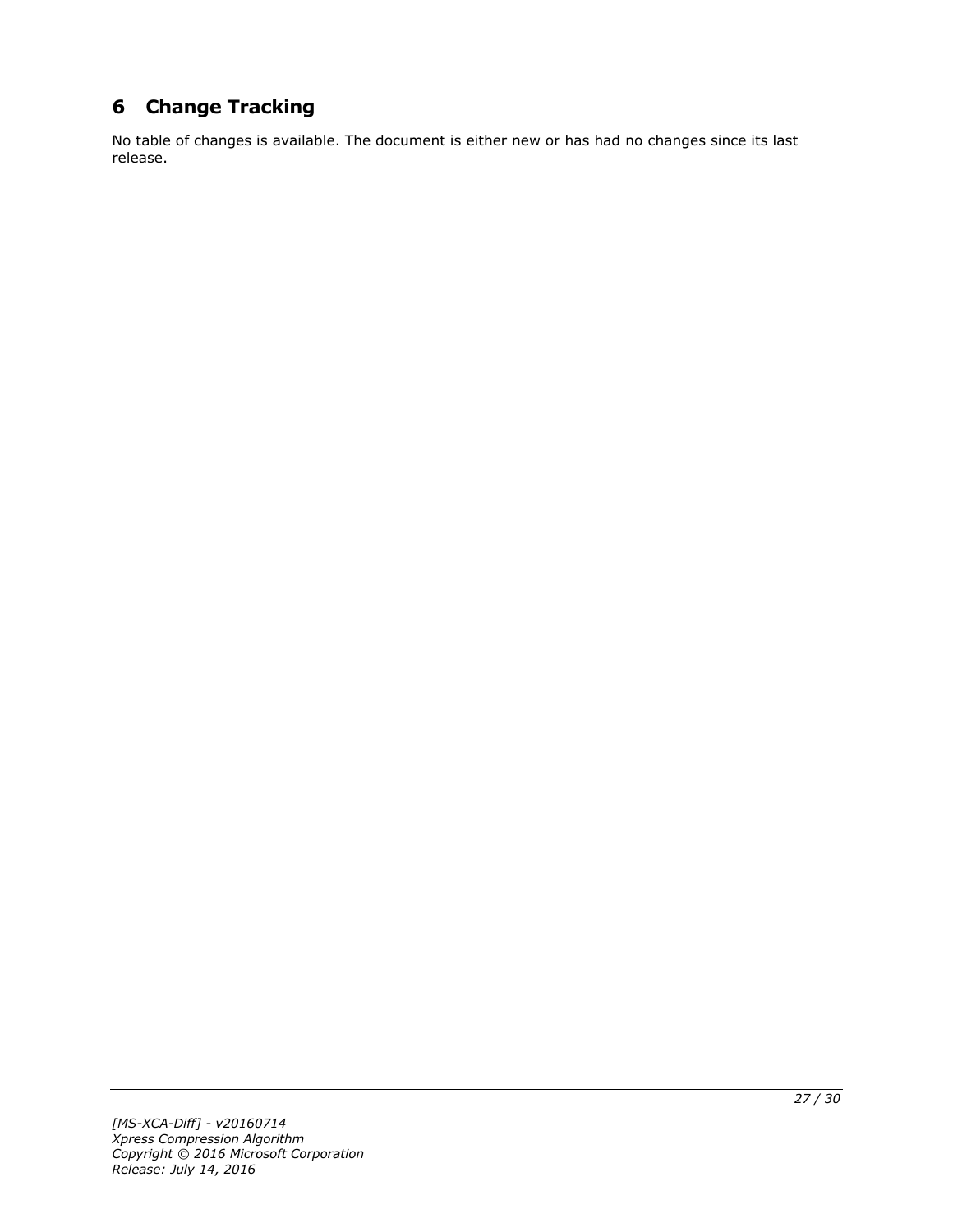#### <span id="page-27-0"></span> $\overline{\mathbf{z}}$ **Index**

# A

Abstract data model LZ77+Huffman compression algorithm 7 LZNT1 18 plain LZ77 compression algorithm 15 plain LZ77 decompression algorithm 16 Applicability 6

# **C**

Change tracking 27

# **D**

Data model - abstract LZ77+Huffman compression algorithm 7 LZ77+Huffman decompression algorithm 13 plain LZ77 compression algorithm 15 plain LZ77 decompression algorithm 16

### **E**

Examples LZ77 22 LZ77+Huffman 22 LZNT1 23

#### **G**

Glossary 5

### **I**

Implementer - security considerations 25 Index of security parameters 25 Informative references 6 Initialization LZ77+Huffman compression algorithm 7 LZ77+Huffman decompression algorithm 13 LZNT1 21 plain LZ77 compression algorithm 15 plain LZ77 decompression algorithm 16 Introduction 5

### **L**

**7** Index<br>
Abstract data model<br>
LZ77+Huffman compusary<br>
plain LZ77 compress<br>
plain LZ77 decompress<br>
plain LZ77 decompress<br>
plain LZ77 decompress<br> **C**<br>
Change tracking 27<br> **D**<br>
Data model - abstract<br>
LZ77+Huffman decompress LZ77 example 22 LZ77+Huffman Compression overview 7 LZ77+Huffman compression algorithm abstract data model 7 initialization 7 overview 7 phases final encoding 11 Huffman code construction 10 LZ77 7 processing rules 7 LZ77+Huffman decompression algorithm abstract data model 13 initialization 13

*[MS -XCA -Diff] - v20160714 Xpress Compression Algorithm Copyright © 2016 Microsoft Corporation* Release: July 14, 2016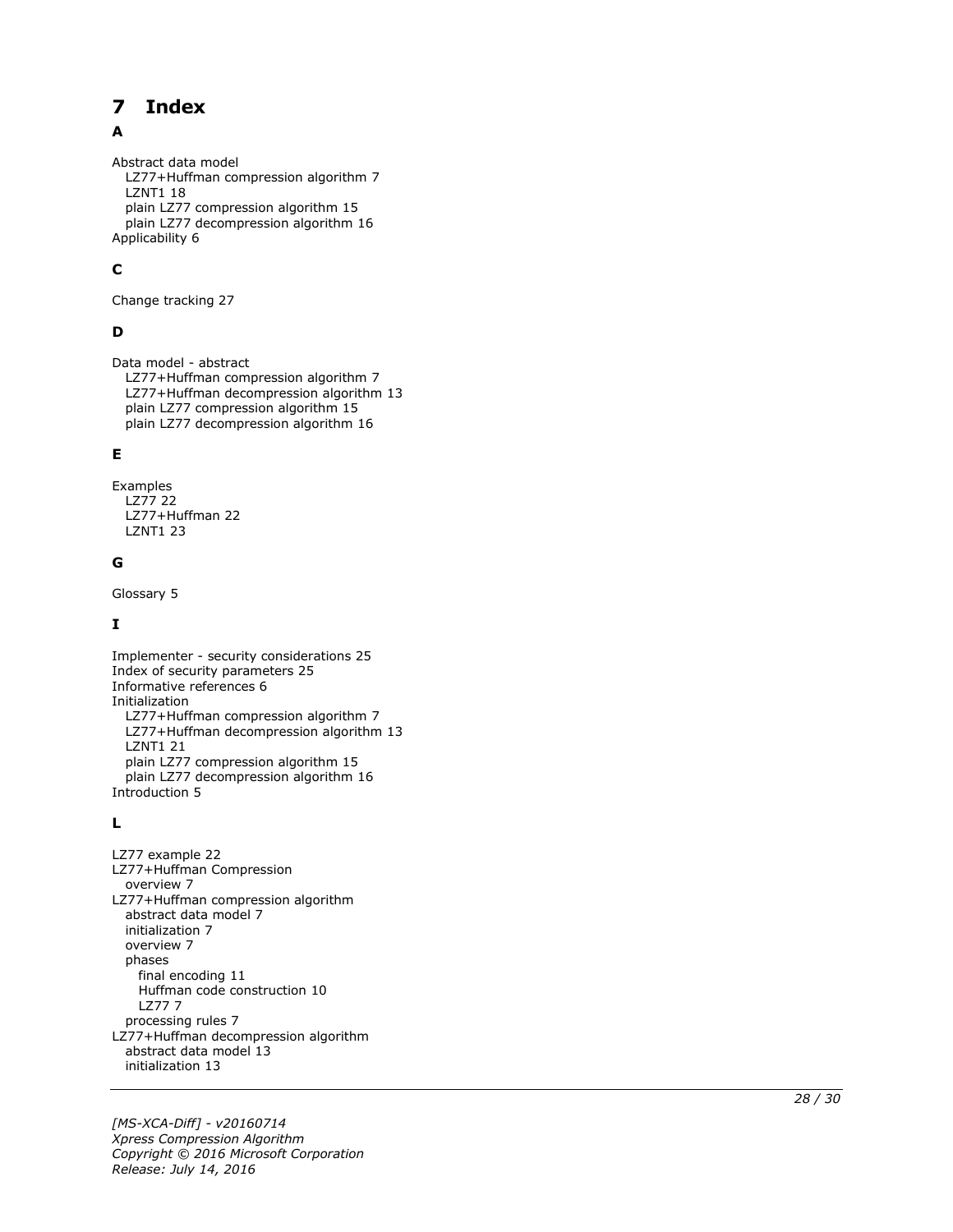processing 14 processing rules 13 LZ77+Huffman example 22 LZNT1 algorithm abstract data model 18 LZNT1 algorithm buffer format 18 LZNT1 algorithm details 18 LZNT1 algorithm initialization 21 LZNT1 algorithm processing 21 LZNT1 algorithm processing rules 21 LZNT1 example 23

#### **N**

Normative references 5

#### **O**

Overview (synopsis) 6

#### **P**

Parameters - security index 25 Phases - LZ77+Huffman compression algorithm final encoding 11 Huffman code construction 10 LZ77 7 Plain LZ77 compression algorithm abstract data model 15 initialization 15 processing 15 processing rules 15 Plain LZ77 decompression algorithm abstract data model 16 initialization 16 processing 17 processing rules 17 Processing LZ77+Huffman decompression algorithm 14 LZNT1 21 plain LZ77 compression algorithm 15 plain LZ77 decompression algorithm 17 Processing rules LZ77+Huffman compression algorithm 7 LZ77+Huffman decompression algorithm 13 LZNT1 21 plain LZ77 compression algorithm 15 plain LZ77 decompression algorithm 17 Product behavior 26

#### **R**

References informative 6 normative 5 Relationship to protocols and other algorithms 6

#### **S**

Security implementer considerations 25 parameter index 25 Standards assignments 6

#### **T**

*[MS -XCA -Diff] - v20160714 Xpress Compression Algorithm Copyright © 2016 Microsoft Corporation Release: July 14, 2016*